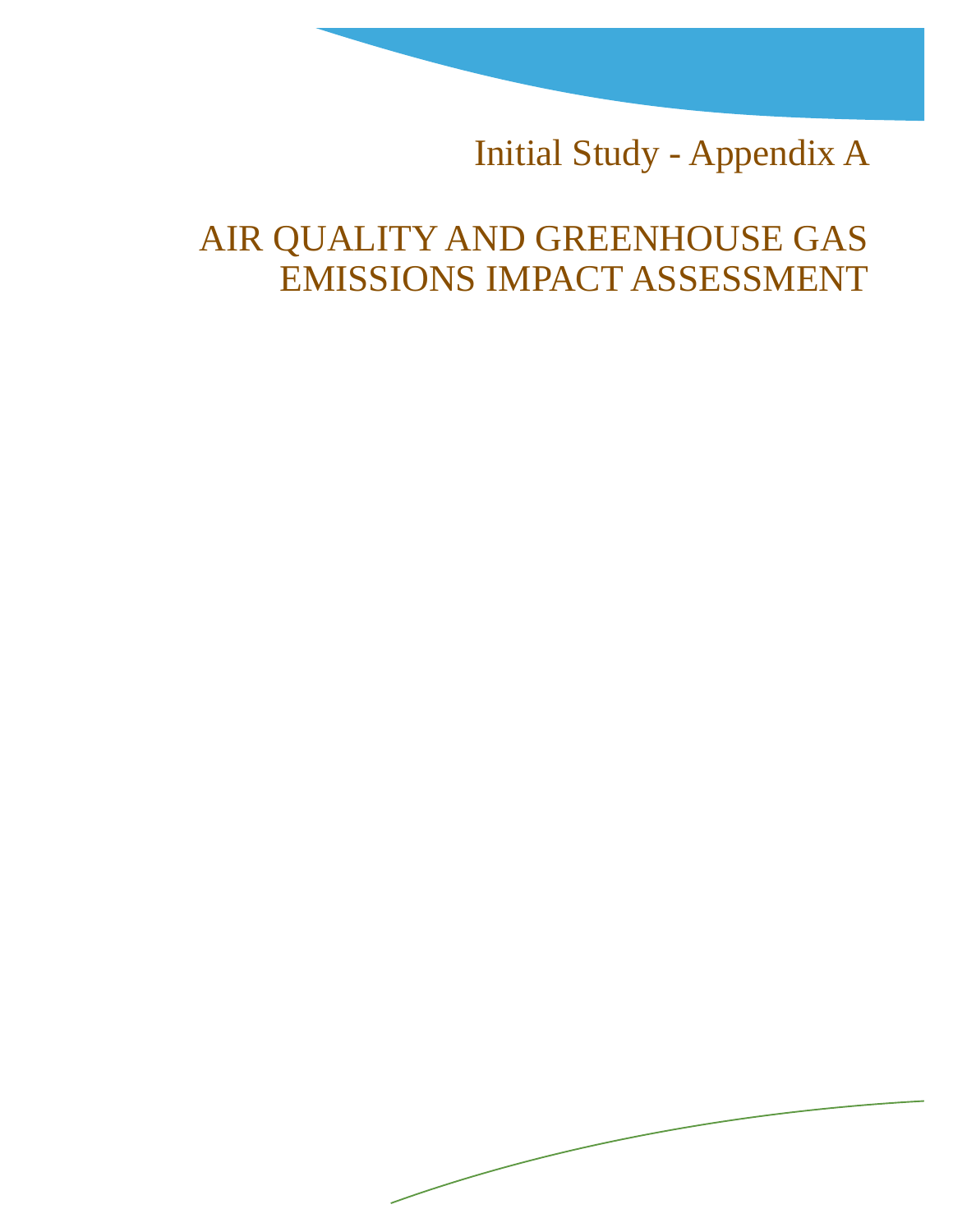**HELIX Environmental Planning, Inc.**  7578 El Cajon Boulevard Suite 200 La Mesa, CA 91942 619.462.1515 **tel** 619.462.0552 **fax** www.**helixepi**.com



May 9, 2016 QIC-02

Omar Atayee San Diego Association of Governments 401 B Street, Suite 800 San Diego, CA 92101

## **Subject: Air Quality and Greenhouse Gas Emissions Impact Assessment for the Bayshore Bikeway Segment 8B Project**

Dear Mr. Atayee:

This letter summarizes the air quality and greenhouse gas (GHG) emissions analysis for the proposed Bayshore Bikeway Segment 8B Project (project). The San Diego Association of Governments (SANDAG) proposes to construct a Class I bikeway facility in the south San Diego Bay area. The proposed Class I facility, which is a path that provides a separated right-of-way for the exclusive use of people walking and riding bikes, is a portion of Segment 8B of the Bayshore Bikeway as described in the *Bayshore Bikeway Plan* dated March 17, 2006. The proposed project would extend a distance of approximately 0.25 mile adjacent to Bay Boulevard between Palomar Street in the City of Chula Vista and the main entrance to the South Bay Salt Works facility in the City of San Diego. The proposed project would help close the gap between two existing Class I facilities, Bayshore Bikeway Segment 8A and Bayshore Bikeway Segment 9, and would contribute to the vision of implementing the Bayshore Bikeway, which consists of a 24-mile regional bicycle facility around San Diego Bay to provide more transportation options and a scenic connection to employment centers, recreation facilities, and tourist destinations along the Bayfront.

The proposed project would extend southward along Bay Boulevard from Palomar Street over an existing drainage ditch near Palomar Street and continue over the drainage ditch adjacent to Bay Boulevard and just east of inactive railroad tracks previously part of the Coronado Belt Line to the main driveway of the South Bay Salt Works facility. The proposed bikeway would include an eight-foot-wide bike path with two to three-foot-wide shoulders. The bike path would cross over the drainage ditch near Palomar Street on a bridge structure. From Palomar Street to Ada Street, the bike path would be constructed as a cantilevered deck over the western side of the existing drainage ditch that runs adjacent to the west side of Bay Boulevard. South of Ada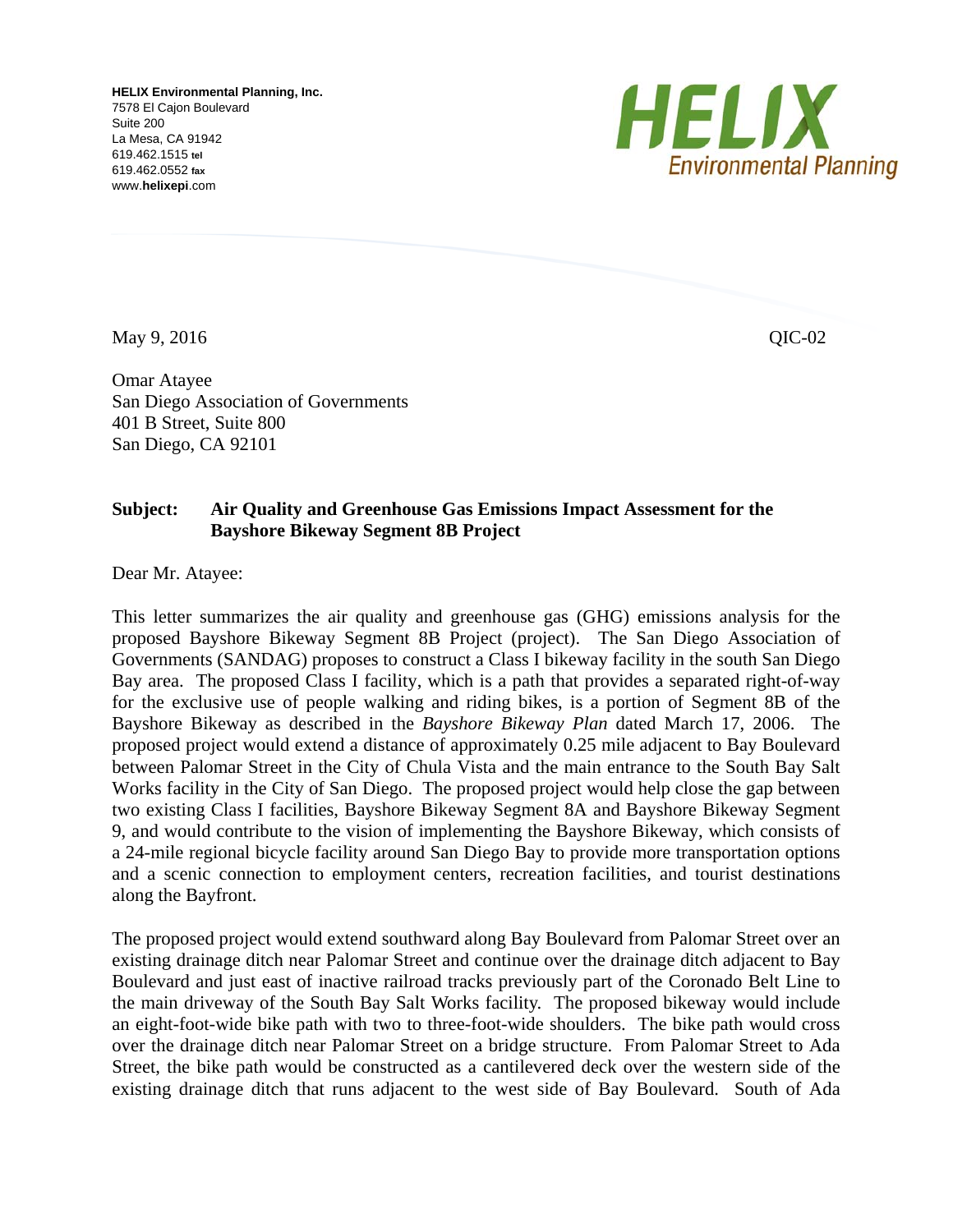Letter to Mr. Omar Atayee Page 2 of 9 May 9, 2016

Street, the bike path would be constructed at grade on disturbed land. Additional improvements would include installation of a new storm drain inlet and culvert just north of Palomar Street, curb and gutter, chain link fencing along the west side of the bike path, railing along the east side of the deck, lighting, minor grading, bike lane striping, utilities improvements and relocations, and other improvements as required by the cities of San Diego and Chula Vista and SANDAG.

#### **Methodology**

Emissions were quantified using the Road Construction Emissions Model (Roadway Model) Version, 7.1.5.1, developed by Sacramento Metropolitan Air Quality Management District (SMAQMD). The Roadway Model contains OFFROAD2011 emission factors and EMFAC2011 emission factors from the California Air Resources Board's (CARB's) models for off-road equipment and on-road vehicles, respectively. For modeling purposes, construction of the project is assumed to occur over the course of approximately seven months, starting in 2017 and project grading would require approximately 800 cubic yards of fill material to be imported. The quantity, duration, and the intensity of construction activity have an effect on the amount of construction emissions and their related pollutant concentrations that occur at any one time. As such, the emission forecasts provided herein reflect a specific set of conservative assumptions based on the expected construction scenario. Because of this conservative assumption, actual emissions could be less than those forecasted. If construction is delayed or occurs over a longer time period, emissions could be reduced because of (1) a more modern and cleaner burning construction equipment fleet mix, and/or (2) a less intensive buildout schedule (i.e., fewer daily emissions occurring over a longer time interval). A complete listing of the assumptions used in the analysis and model output is provided as Attachment A of this letter.

## **Air Quality**

## **Consistency with Air Quality Plans**

The project site is located within the San Diego Air Basin (SDAB). The San Diego Air Pollution Control District (SDAPCD) manages air quality in the SDAB. Air quality plans applicable to the SDAB include the San Diego Regional Air Quality Strategy (RAQS) and applicable portions of the State Implementation Plan (SIP). The RAQS and SIP outline the SDAPCD's plans and control measures designed to attain state and federal air quality standards. Projects that propose development consistent with the growth anticipated by the applicable general plan(s) are consistent with the RAQS and applicable portions of the SIP. The proposed project is included in Riding to 2050, the San Diego Regional Bicycle Plan (SANDAG 2010), which supports implementation of San Diego Forward: The Regional Plan (RP; SANDAG 2015), and is, therefore, accounted for in the RAQS and SIP. Emissions generated during project construction would not exceed applicable SDAPCD's Air Quality Impact Analysis (AQIA) Trigger Levels, as discussed below. Additionally, operation of the project would not generate substantial air quality emissions since the facility would be used for biking and walking. As a result, the project (construction and operation) would not conflict with or obstruct implementation of applicable air quality plans. Furthermore, the project would help reduce emissions and promote air quality policies by reducing the reliance on the automobile and encouraging alternative modes of transportation.

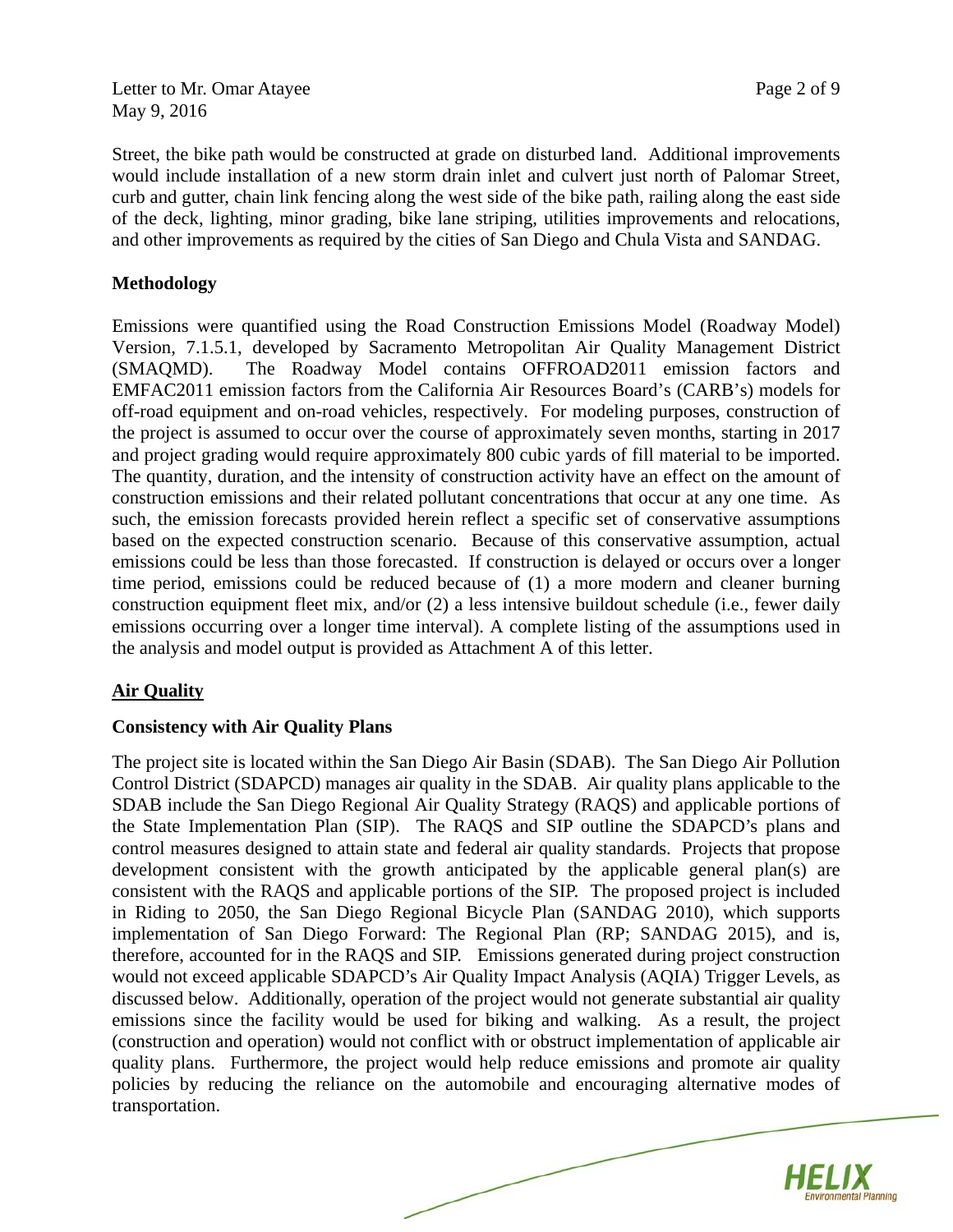#### **Conformance to Federal and State Air Quality Standards**

Construction activities associated with the project would generate short-term emissions of reactive organic gas (ROG), oxides of nitrogen (NOx), carbon monoxide (CO), and particulate matter (including both  $PM_{10}$ , and  $PM_{2.5}$ ). Emissions would originate from off-road diesel equipment exhaust, employee and material delivery vehicle exhaust, re-entrained paved road dust, fugitive dust from land clearing, and off-gassing from paving activities. Construction was assumed to occur during the calendar year 2017. Table 1 includes the assumed amount of equipment to be used during each activity of project construction. See Attachment A for additional model assumptions.

| <b>Table 1</b><br><b>CONSTRUCTION EQUIPMENT ASSUMPTIONS</b> |                               |                         |  |  |  |  |  |
|-------------------------------------------------------------|-------------------------------|-------------------------|--|--|--|--|--|
| <b>Equipment Type per</b><br><b>Construction Activity</b>   | Number of Pieces <sup>1</sup> | Horsepower <sup>2</sup> |  |  |  |  |  |
| Grubbing/Land Clearing                                      |                               |                         |  |  |  |  |  |
| <b>Crawler Tractors</b>                                     | 1                             | 208                     |  |  |  |  |  |
| <b>Excavators</b>                                           | 1                             | 163                     |  |  |  |  |  |
| Grading/Excavation/Import                                   |                               |                         |  |  |  |  |  |
| <b>Crawler Tractors</b>                                     | 1                             | 208                     |  |  |  |  |  |
| <b>Excavators</b>                                           | 1                             | 163                     |  |  |  |  |  |
| Rollers                                                     |                               | 81                      |  |  |  |  |  |
| <b>Rubber Tired Loaders</b>                                 | 1                             | 200                     |  |  |  |  |  |
| Tractors/Loaders/Backhoes                                   | 1                             | 98                      |  |  |  |  |  |
| <b>Water Truck</b>                                          | 1                             | <b>NA</b>               |  |  |  |  |  |
| Drainage/Utilities/Subgrade/Retaining Walls                 |                               |                         |  |  |  |  |  |
| Air Compressors                                             | 1                             | 106                     |  |  |  |  |  |
| <b>Cement and Mortar Mixers</b>                             | 1                             | 10                      |  |  |  |  |  |
| <b>Generator Sets</b>                                       | 1                             | 66                      |  |  |  |  |  |
| Grader                                                      | 1                             | 175                     |  |  |  |  |  |
| <b>Plate Compactors</b>                                     | 1                             | 8                       |  |  |  |  |  |
| Pumps                                                       | 1                             | 53                      |  |  |  |  |  |
| Tractors/Loaders/Backhoes                                   | $\overline{c}$                | 98                      |  |  |  |  |  |
| <b>Truck Mounted Crane</b>                                  | 1                             | 226                     |  |  |  |  |  |
| Paving                                                      |                               |                         |  |  |  |  |  |
| Pavers                                                      | 1                             | 126                     |  |  |  |  |  |
| Paving Equipment                                            | 1                             | 131                     |  |  |  |  |  |
| Rollers                                                     | 1                             | 81                      |  |  |  |  |  |
| Tractors/Loaders/Backhoes                                   | 1                             | 98                      |  |  |  |  |  |

Notes: <sup>1</sup> Amount of equipment was received from Quality Infrastructure Corporation (pers. comm. 2016).

 $2$  Equipment horsepower contained in Roadway Model.

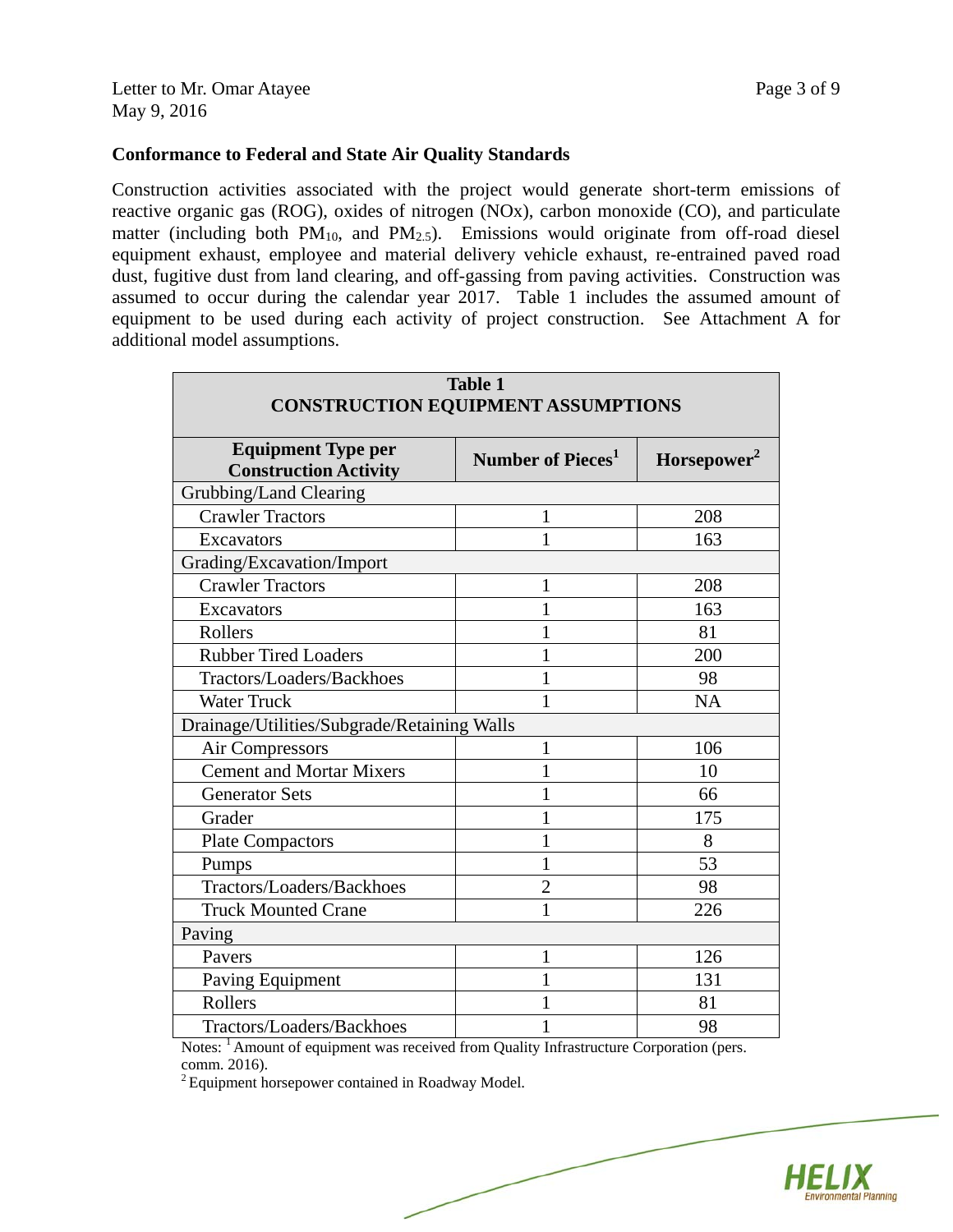The proposed project would be required to comply with applicable SDAPCD emissions and fugitive dust standard Best Management Practices (BMPs), such as SDAPCD Rule 55 – Fugitive Dust Control which states that no dust and/or dirt shall leave the property line. Construction is assumed to last approximately seven months and require an average of 11 workers on site per day with activity occurring eight hours per day and five days per week. An estimate of the maximum daily emissions associated with construction of the proposed project is presented in Table 2. Emissions associated with the project were compared to SDAPCD's "Air Quality Impact Analysis (AQIA) Trigger Levels" as contained within SDAPCD Regulation II, Rule 20.2. As shown in Table 2, criteria pollutant emissions associated with project construction would be below the applicable AQIA Trigger Levels.

| Table 2<br><b>ESTIMATED MAXIMUM DAILY CONSTRUCTION EMISSIONS</b> |                                             |            |                 |           |            |  |  |  |  |
|------------------------------------------------------------------|---------------------------------------------|------------|-----------------|-----------|------------|--|--|--|--|
|                                                                  | <b>Pollutant Emissions (pounds per day)</b> |            |                 |           |            |  |  |  |  |
| <b>Construction Activity</b>                                     | <b>ROG</b>                                  | <b>NOx</b> | CO <sub>1</sub> | $PM_{10}$ | $PM_{2.5}$ |  |  |  |  |
| Grubbing/Land Clearing                                           | 1.2                                         | 13.8       | 7.9             | 3.1       | 1.0        |  |  |  |  |
| Grading/Excavation/Import                                        | 2.5                                         | 26.6       | 16.1            | 3.8       | 1.7        |  |  |  |  |
| Drainage/Utilities/Sub-                                          | 4.1                                         | 35.7       | 21.2            | 4.7       | 2.5        |  |  |  |  |
| Grade/Retaining Wall                                             |                                             |            |                 |           |            |  |  |  |  |
| Paving                                                           | 1.5                                         | 13.3       | 10.2            | 0.8       | 0.7        |  |  |  |  |
| <b>Maximum Daily Emissions</b>                                   | 4.1                                         | 35.7       | 21.2            | 4.7       | 2.5        |  |  |  |  |
| <b>AOIA Trigger Levels</b>                                       | 137                                         | 250        | 550             | 100       | 55         |  |  |  |  |

Source: Roadway Model emissions modeling by HELIX 2016 (output data is provided in Attachment A).

With the exception of the infrequent operation of maintenance vehicles along the bikeway, the proposed bicycle facility would not be used by motorized vehicles and no other operational emissions would be expected. Thus, operation of the proposed facility would not violate applicable air quality standards or substantially contribute to an existing or projected air quality violation.

#### **Cumulatively Considerable Net Increase**

The SDAB is currently classified as nonattainment for the federal- and state-designated criteria pollutants of ozone,  $PM_{10}$ , and  $PM_{2.5}$  (CARB 2015). As discussed above, emissions from project-related construction activities would be minimal, short-term, and localized. Project operation is anticipated to lower cumulative emissions by encouraging alternative modes of transportation such as walking and biking. The project would therefore not result in a cumulatively considerable net increase in criteria pollutants.

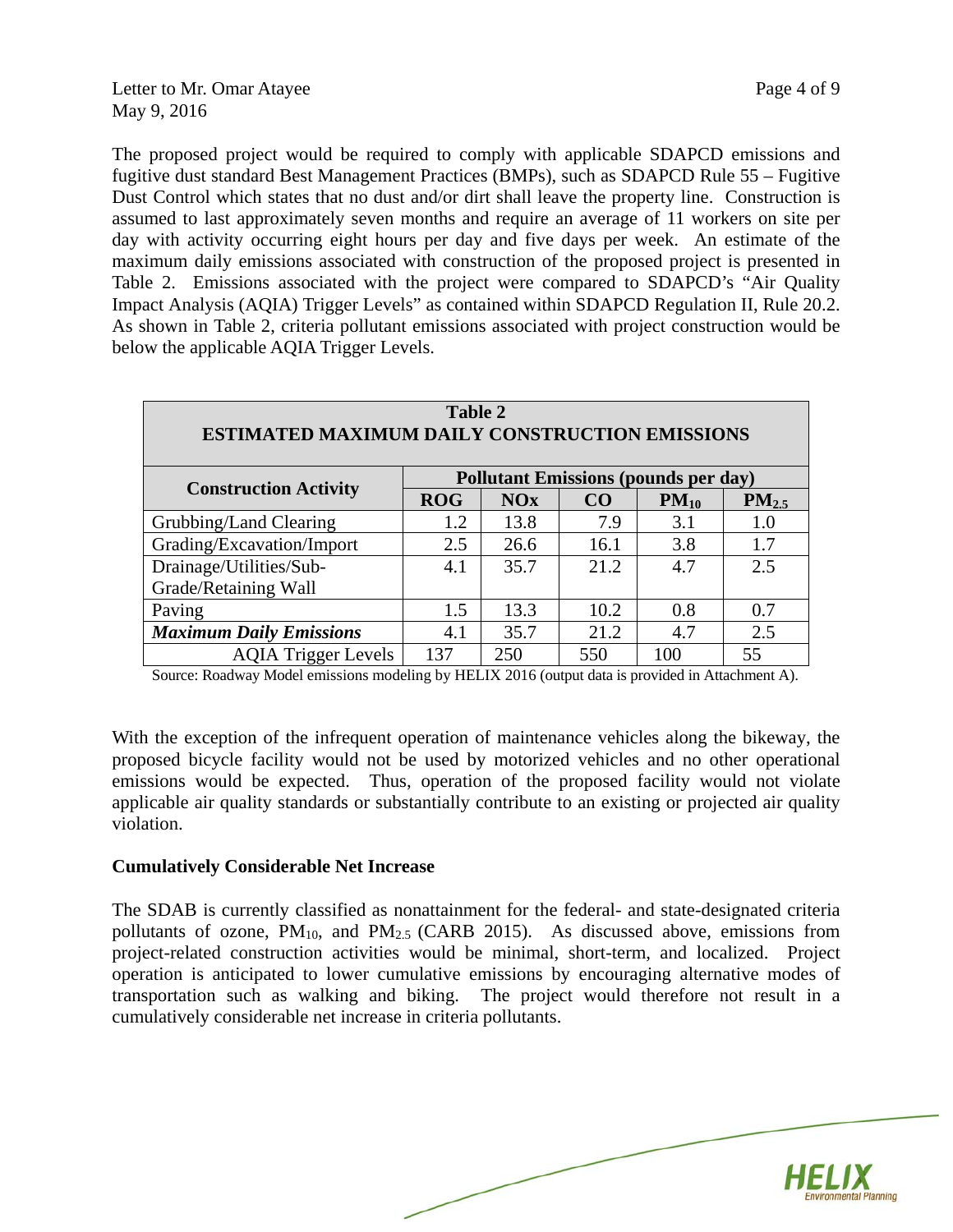#### **Sensitive Receptors**

Sensitive receptors are facilities and structures where people live or spend considerable amounts of time, including hospitals, retirement homes, residences, schools, and childcare centers. The nearest school (Harborside Elementary School) is located approximately 0.4 mile to the east (across I-5) from the nearest proposed construction area and the next closest school is the Greater San Diego Academy Charter School located approximately 0.6 mile to the southeast. Other schools are located more than one mile from the project site. The nearest residence (singlefamily home) is located approximately 150 feet to the east of the nearest construction area along Stella Street. Approximately 30 additional single-family homes are located to the east and southeast along Stella Street, Ada Street, and West Frontage Road that are interspersed among commercial and industrial uses. However, as discussed above, project construction activities would be minimal, and comply with all SDAPCD emissions and fugitive dust standards. Additionally, as previously discussed, with the exception of the infrequent operation of maintenance vehicles along the bikeway, operation of the project would not generate direct air quality emissions and would therefore not impact sensitive receptors.

## **Odors**

Project construction (specifically, the use of diesel construction equipment and vehicles) could generate odors associated with fuel combustion. However, these odors would dissipate into the atmosphere upon release, and would only temporarily remain in proximity to the construction equipment and vehicles. Potential odors would be temporary and localized within the immediate project vicinity. Such temporary odors may be detectable by the relatively small number of nearby residents (approximately 30 single-family homes along Stella Street, Ada Street, and West Frontage Road), as well as employees and customers of nearby commercial and industrial businesses. In addition, operation of the project would not generate objectionable odors, as fuel combustion would only occur through equipment used for occasional maintenance.

## **Greenhouse Gases**

Global climate change refers to changes in average climatic conditions on Earth, as a whole, including temperature, wind patterns, precipitation, and storms. Global temperatures are moderated by naturally occurring atmospheric gases, including water vapor, carbon dioxide  $(CO_2)$ , methane  $(CH_4)$ , and nitrous oxide  $(N_2O)$ , as well as hydrofluorocarbons (HFCs), perfluorocarbons (PFCs), and sulfur hexafluoride  $(SF_6)$ . These gases, known as greenhouse gases (GHGs), allow solar radiation (sunlight) into the Earth's atmosphere, but prevent radiative heat from escaping, thus warming the Earth's atmosphere. GHGs are emitted by both natural processes and human activities. Concentrations of GHGs have increased in the atmosphere since the industrial revolution. Human activities that generate GHG emissions include combustion of fossil fuels  $(CO_2$  and  $N_2O)$ ; natural gas generated from landfills, fermentation of manure and cattle farming (CH<sub>4</sub>); and industrial processes such as nylon and nitric acid production  $(N_2O)$ .

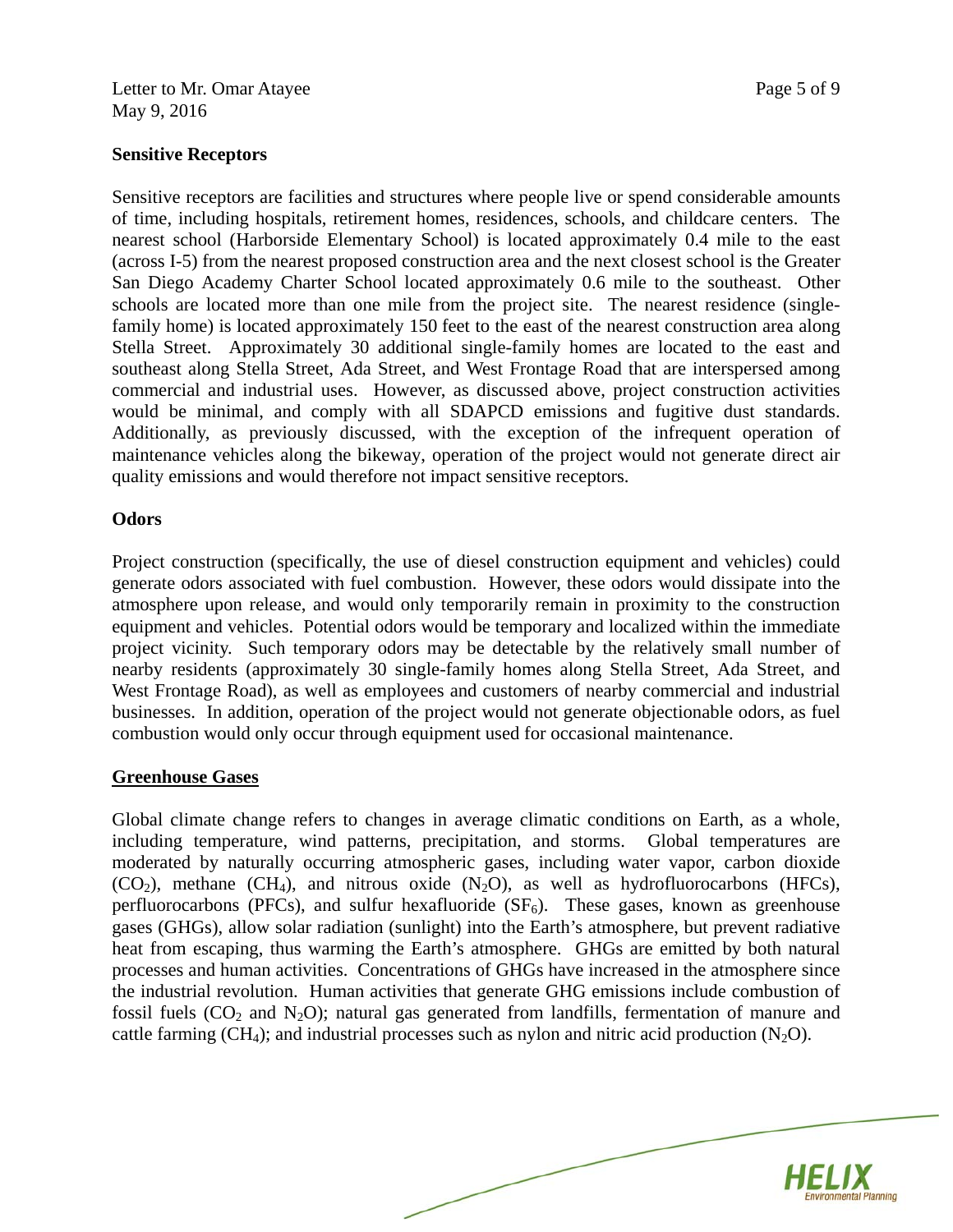Letter to Mr. Omar Atayee Page 6 of 9 May 9, 2016

#### **Regulations**

Assembly Bill (AB) 32, the California Global Warming Solutions Act, established a stated goal of reducing GHG emissions to 1990 levels by the year 2020.

The primary SANDAG plan for GHG emissions is the RP, which includes the Sustainable Communities Strategy (SCS), prepared in accordance with SB 375, and shows how SANDAG will meet and exceed its GHG targets set by the CARB.

SANDAG also works with federal and state energy planning/regulating agencies to help the region attain its energy goals.

A report prepared by the California Air Pollution Control Officers Association (CAPCOA), titled CEQA & Climate Change (January 2008), identifies an annual generation rate of 900 metric tons (MT) of carbon dioxide equivalents  $(CO<sub>2</sub>e)$  as a screening threshold to determine if additional GHG analysis should be conducted. If a project exceeds the annual 900 MT screening threshold, then a potentially significant GHG emissions impact could occur and preparation of a detailed quantitative GHG analysis would be necessary. The County of San Diego has used this screening level threshold in evaluating potential GHG emissions impacts. The CAPCOA annual 900 MT screening threshold is used in this analysis to assess the potential for GHG impacts to occur from the project.

GHG emissions associated with the project include those from construction and operations, as discussed below.

#### **Emissions**

Construction emissions would be associated with off-road diesel equipment exhaust, and from worker and truck trips to and from the project site. The primary emissions would be  $CO<sub>2</sub>$  from gasoline and diesel combustion, with more limited vehicle tailpipe emissions of  $N_2O$  and CH<sub>4</sub>.

It was assumed that construction would occur during the year 2017. Guidance from SANDAG recommends amortizing construction emissions over a 50-year period to account for the annual contribution of GHG emissions over the project's lifetime. As shown in Table 3, amortized construction emissions would be substantially below the annual 900 MT  $CO<sub>2</sub>e$  screening threshold.

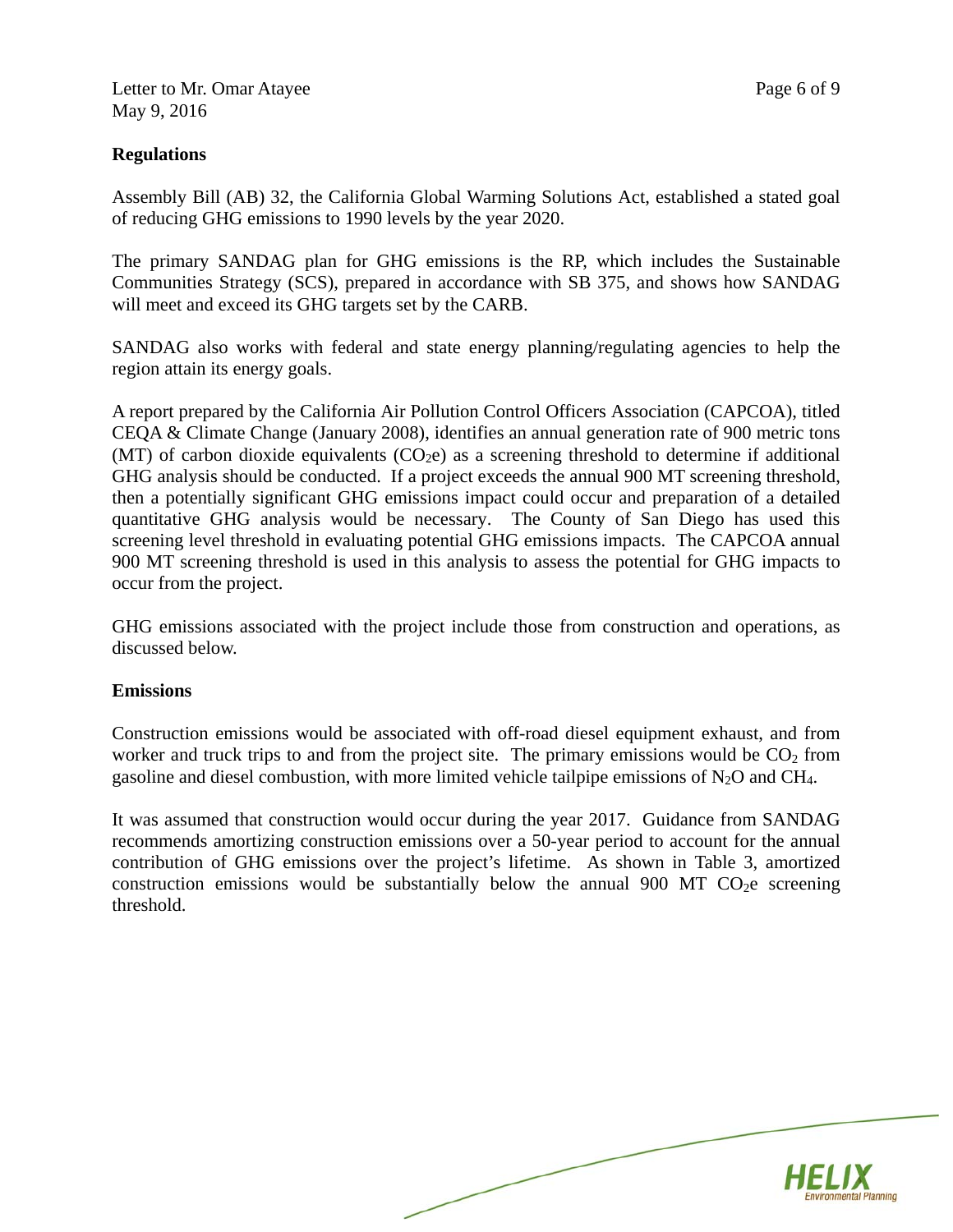| Table 3<br><b>CONSTRUCTION GHG EMISSIONS (MT/yr)</b>                                                      |                   |  |  |  |  |  |  |
|-----------------------------------------------------------------------------------------------------------|-------------------|--|--|--|--|--|--|
| <b>Construction Activity</b>                                                                              | CO <sub>2</sub> e |  |  |  |  |  |  |
| Grubbing/Land Clearing                                                                                    | 10                |  |  |  |  |  |  |
| Grading/Excavation/Import                                                                                 | 95                |  |  |  |  |  |  |
| Drainage/Utilities/Sub-Grade/Retaining Wall                                                               | 101               |  |  |  |  |  |  |
| Paving                                                                                                    | 17                |  |  |  |  |  |  |
| <b>TOTAL</b>                                                                                              | 223               |  |  |  |  |  |  |
| Amortized Construction Emissions <sup>1</sup>                                                             | 5                 |  |  |  |  |  |  |
| <b>Screening Threshold<sup>2</sup></b>                                                                    | 900               |  |  |  |  |  |  |
| $\mathbf{1}$ <b>TTTT TTT</b> $\mathbf{0}$<br>$\sim$ $\sim$ $\sim$ $\sim$ $\sim$ $\sim$ $\sim$<br>$\cdots$ |                   |  |  |  |  |  |  |

Source: Roadway Model emissions modeling by HELIX 2016 (output data is provided in Attachment A).

 $1$  Construction emissions are amortized over 50 years in accordance with SANDAG guidance.

 $2^2$  CAPCOA 2008

The project could result in operational emissions associated with production of energy consumed by potential lighting installed along the bikeway and the operation of maintenance vehicles along the bikeway. These emissions, however, would be very minor, as any lighting proposed for this project would be minimal and maintenance activities would be infrequent. Additionally, the project would encourage the use of bicycles and walking as alternatives to driving, and, thus, is anticipated to result in a net decrease in GHG emissions over the project's lifetime.

#### **Consistency with Applicable Plans**

The proposed project would not constitute a significant source of GHG emissions, and would aid in the reduction of regional GHG emissions through encouraging alternative transportation. As such, and as discussed previously under *Consistency with Air Quality Plans*, the project would be consistent with the RP (including the Sustainable Communities Strategy), which is the regional planning document that includes future transportation projects (this project included) and addresses how the region will reduce GHG emissions to state-mandated levels over time. Implementation of the project would therefore not conflict with an applicable plan, policy, or regulation adopted for the purpose of reducing the emissions of GHGs.

#### **Summary**

The project would result in construction emissions of criteria pollutants and GHGs; however emissions would not exceed applicable AQIA Trigger Levels or the GHG screening level threshold. Operational GHG emissions could result from proposed lighting and maintenance of the facility; however these emissions would be negligible, and would be offset by the project's anticipated net decrease in emissions through encouraging alternative modes of transportation.

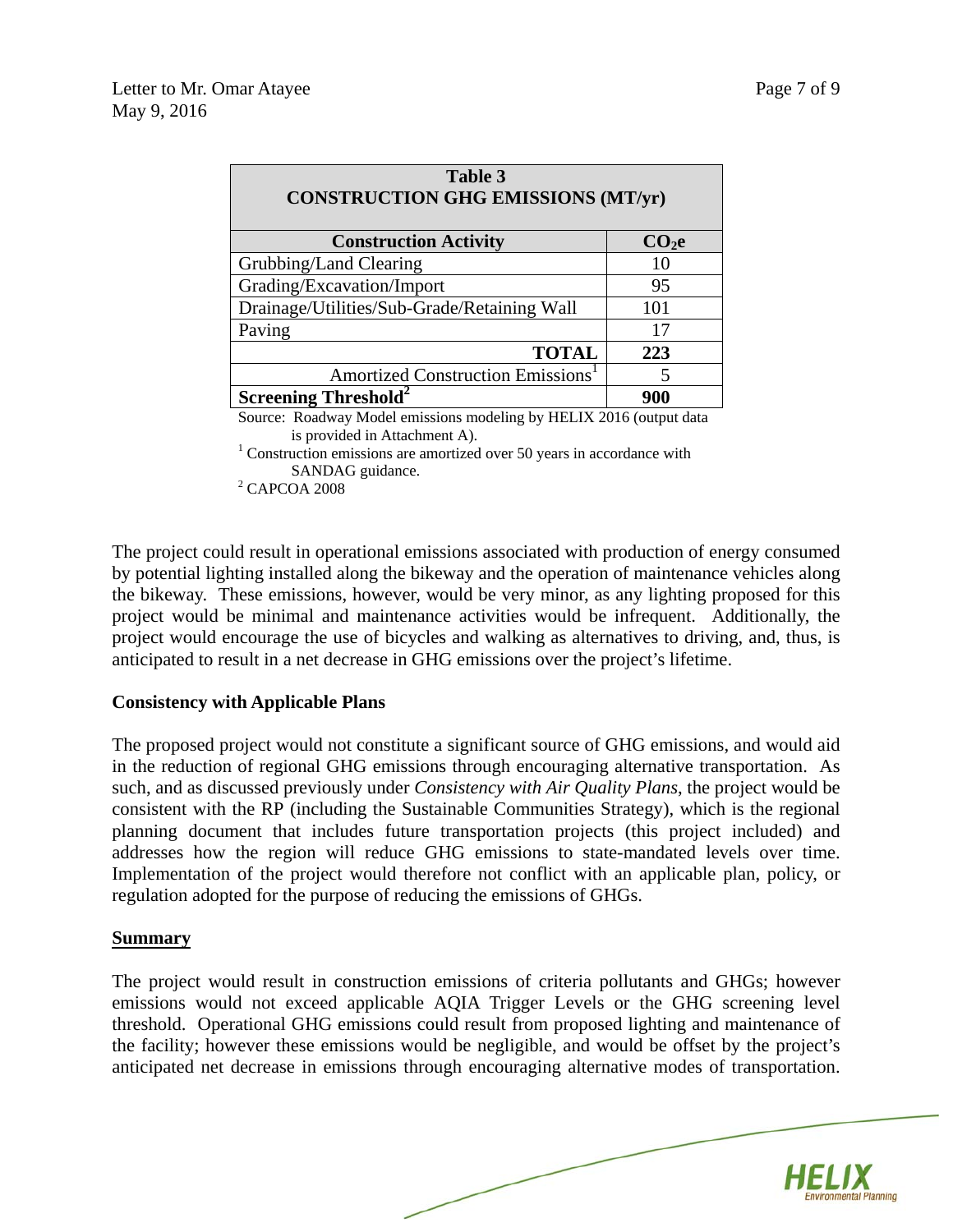Letter to Mr. Omar Atayee Page 8 of 9 May 9, 2016

As such, the project would support regional goals to improve air quality and reduce GHG emissions by reducing reliance on the automobile.

Sincerely,

Joanne M. Dramko, AICP, GISP Senior Air Quality Scientist

## **Attachment**

Attachment A: Roadway Model Emissions

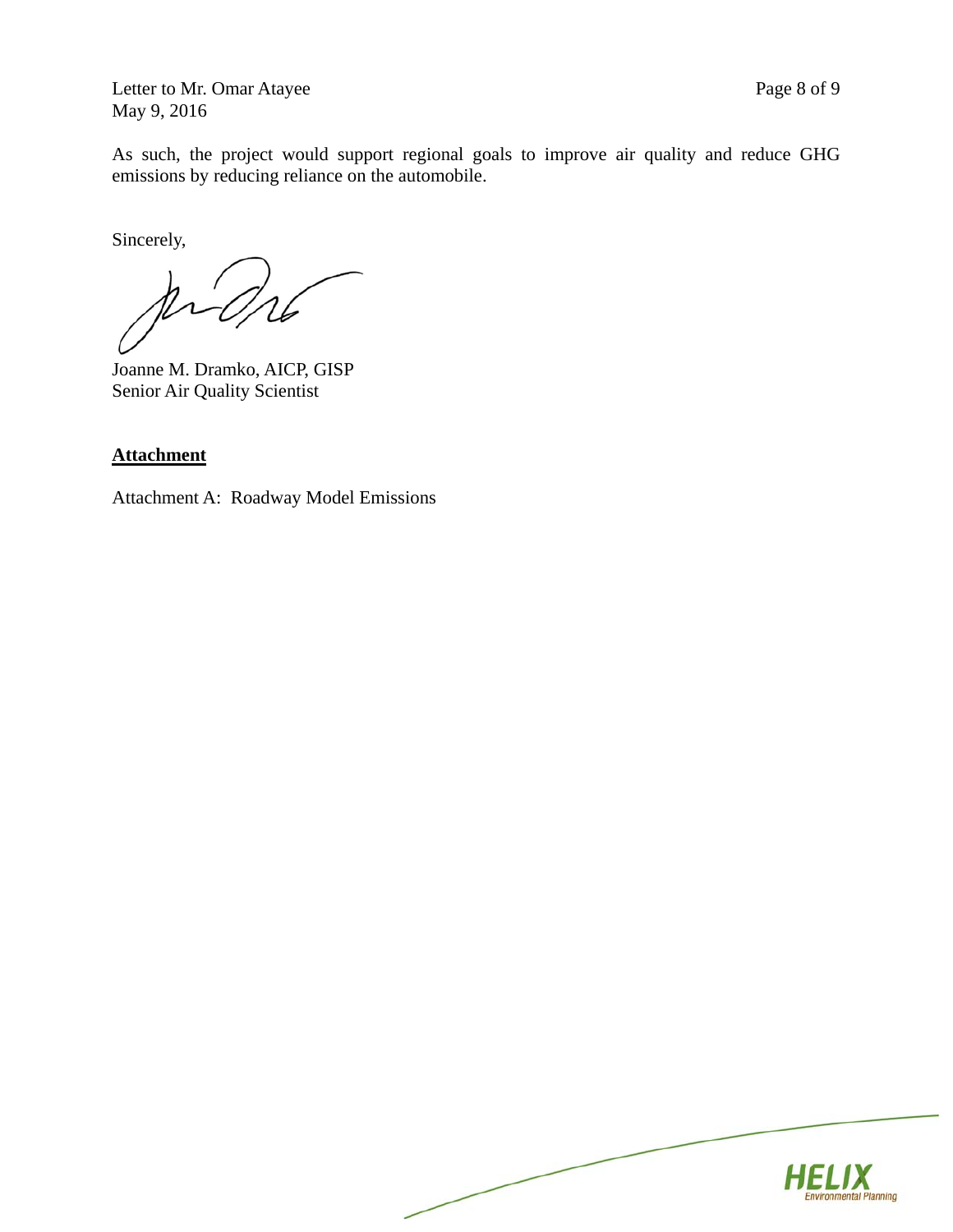#### **References**

- California Air Resources Board (CARB). 2015. *Area Designations: Activities and Maps*. Available: http://www.arb.ca.gov/desig/adm/adm.htm. Accessed January 2015.
- California Air Pollution Control Officers Association (CAPCOA). 2008. *CEQA & Climate Change: Evaluating and Addressing Greenhouse Gas Emissions from Projects Subject to the California Environmental Quality Act*. January. Available at: http://www.capcoa.org/wp-content/uploads/2012/03/CAPCOA-White-Paper.pdf.
- Quality Infrastructure Corporation. 2016. Email communication between Bradbury, K. and Belzman, T. of HELIX Environmental Planning, Inc. March 11.
- San Diego Association of Governments (SANDAG). 2015. *San Diego Forward: The Regional Plan.* Available at: http://www.sdforward.com.
	- 2010. *Riding to 2050, the San Diego Regional Bicycle Plan.*

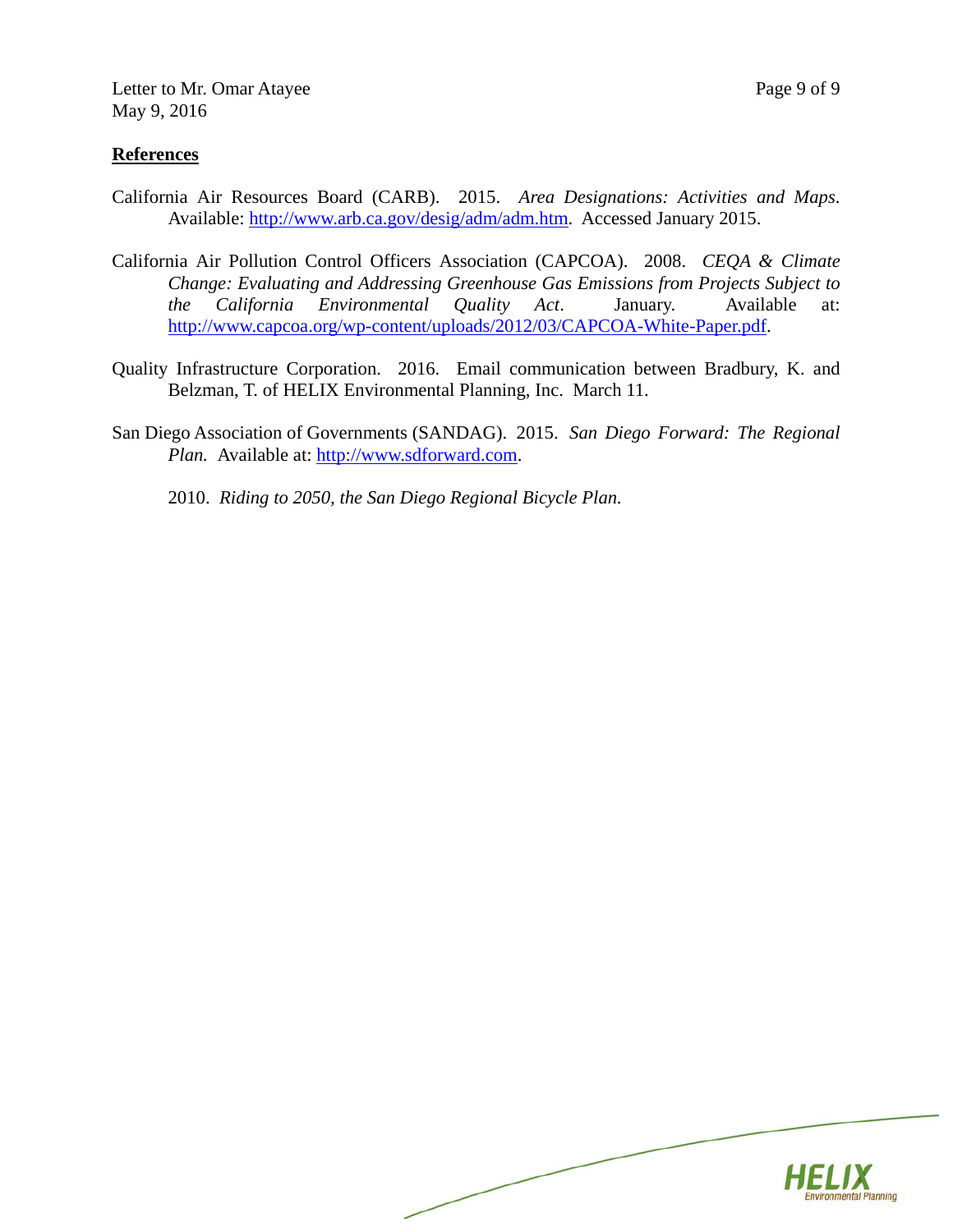## Attachment A

L.

**Road Construction Emissions Model, Version 7.1.5.1**

| <b>Emission Estimates for &gt; Bayshore Bikeway Segment 8B</b>                                                                                                                                                                 |                |              |               | Total          | <b>Exhaust</b> | <b>Fugitive Dust</b> | <b>Total</b>    | <b>Exhaust</b>  | <b>Fugitive Dust</b> |               |
|--------------------------------------------------------------------------------------------------------------------------------------------------------------------------------------------------------------------------------|----------------|--------------|---------------|----------------|----------------|----------------------|-----------------|-----------------|----------------------|---------------|
| <b>Project Phases (English Units)</b>                                                                                                                                                                                          | ROG (Ibs/day)  | CO (Ibs/day) | NOx (lbs/day) | PM10 (lbs/day) | PM10 (lbs/day) | PM10 (lbs/day)       | PM2.5 (lbs/day) | PM2.5 (lbs/day) | PM2.5 (lbs/day)      | CO2 (lbs/day) |
| <b>Grubbing/Land Clearing</b>                                                                                                                                                                                                  | 1.2            | 7.9          | 13.8          | 3.1            | 0.6            | 2.5                  | 1.0             | 0.5             | 0.5                  | 1,692.0       |
| <b>Grading/Excavation</b>                                                                                                                                                                                                      | 2.5            | 16.1         | 26.6          | 3.8            | 1.3            | 2.5                  | 1.7             | 1.1             | 0.5                  | 3,588.2       |
| Drainage/Utilities/Sub-Grade                                                                                                                                                                                                   | 4.1            | 21.2         | 35.7          | 4.7            | 2.2            | 2.5                  | 2.5             | 2.0             | 0.5                  | 4,114.6       |
| Paving                                                                                                                                                                                                                         | 1.5            | 10.2         | 13.3          | 0.8            | 0.8            |                      | 0.7             | 0.7             |                      | 1,918.6       |
| Maximum (pounds/day)                                                                                                                                                                                                           | 4.1            | 21.2         | 35.7          | 4.7            | 2.2            | 2.5                  | 2.5             | 2.0             | 0.5                  | 4,114.6       |
| Total (tons/construction project)                                                                                                                                                                                              | 0.2            | 1.2          | 2.0           | 0.3            | 0.1            | 0.2                  | 0.1             | 0.1             | 0.0                  | 249.9         |
| Project Start Year -><br>Notes:                                                                                                                                                                                                | 2017           |              |               |                |                |                      |                 |                 |                      |               |
| Project Length (months) ->                                                                                                                                                                                                     | $\overline{7}$ |              |               |                |                |                      |                 |                 |                      |               |
| Total Project Area (acres) ->                                                                                                                                                                                                  | $\mathbf 0$    |              |               |                |                |                      |                 |                 |                      |               |
| Maximum Area Disturbed/Day (acres) ->                                                                                                                                                                                          | 0              |              |               |                |                |                      |                 |                 |                      |               |
| Total Soil Imported/Exported (yd <sup>3</sup> /day)->                                                                                                                                                                          | 14             |              |               |                |                |                      |                 |                 |                      |               |
| <b>Emission Estimates for &gt; Bayshore Bikeway Segment 8B</b>                                                                                                                                                                 |                |              |               | Total          | <b>Exhaust</b> | <b>Fugitive Dust</b> | <b>Total</b>    | <b>Exhaust</b>  | <b>Fugitive Dust</b> |               |
| <b>Project Phases (Metric Units)</b>                                                                                                                                                                                           | ROG (kgs/day)  | CO (kgs/day) | NOx (kgs/day) | PM10 (kgs/day) | PM10 (kgs/day) | PM10 (kgs/day)       | PM2.5 (kgs/day) | PM2.5 (kgs/day) | PM2.5 (kgs/day)      | CO2 (kgs/day) |
| <b>Grubbing/Land Clearing</b>                                                                                                                                                                                                  | 0.5            | 3.6          | 6.3           | 1.4            | 0.3            | 1.1                  | 0.5             | 0.2             | 0.2                  | 769.1         |
| <b>Grading/Excavation</b>                                                                                                                                                                                                      | 1.1            | 7.3          | 12.1          | 1.7            | 0.6            | 1.1                  | 0.8             | 0.5             | 0.2                  | 1,631.0       |
| Drainage/Utilities/Sub-Grade                                                                                                                                                                                                   | 1.9            | 9.6          | 16.2          | 2.2            | 1.0            | 1.1                  | $1.2$           | 0.9             | 0.2                  | 1,870.3       |
| <b>Paving</b>                                                                                                                                                                                                                  | 0.7            | 4.6          | 6.0           | 0.4            | 0.4            |                      | 0.3             | 0.3             |                      | 872.1         |
| Maximum (kilograms/day)                                                                                                                                                                                                        | 1.9            | 9.6          | 16.2          | 2.2            | 1.0            | 1.1                  | 1.2             | 0.9             | 0.2                  | 1,870.3       |
| Total (megagrams/construction project)                                                                                                                                                                                         | 0.2            | 1.1          | 1.8           | 0.2            | 0.1            | 0.1                  | 0.1             | 0.1             | 0.0                  | 226.7         |
| Project Start Year -><br>Notes:                                                                                                                                                                                                | 2017           |              |               |                |                |                      |                 |                 |                      |               |
| Project Length (months) ->                                                                                                                                                                                                     | $\overline{7}$ |              |               |                |                |                      |                 |                 |                      |               |
| Total Project Area (hectares) ->                                                                                                                                                                                               | 0              |              |               |                |                |                      |                 |                 |                      |               |
| Maximum Area Disturbed/Day (hectares) ->                                                                                                                                                                                       | 0              |              |               |                |                |                      |                 |                 |                      |               |
| Total Soil Imported/Exported (meters <sup>3</sup> /day)->                                                                                                                                                                      | 10             |              |               |                |                |                      |                 |                 |                      |               |
| PM10 and PM2.5 estimates assume 50% control of fugitive dust from watering and associated dust control measures if a minimum number of water trucks are specified.                                                             |                |              |               |                |                |                      |                 |                 |                      |               |
| Total PM10 emissions shown in column F are the sum of exhaust and fugitive dust emissions shown in columns H and I. Total PM2.5 emissions shown in Column J are the sume of exhaust and fugitive dust emissions shown in colum |                |              |               |                |                |                      |                 |                 |                      |               |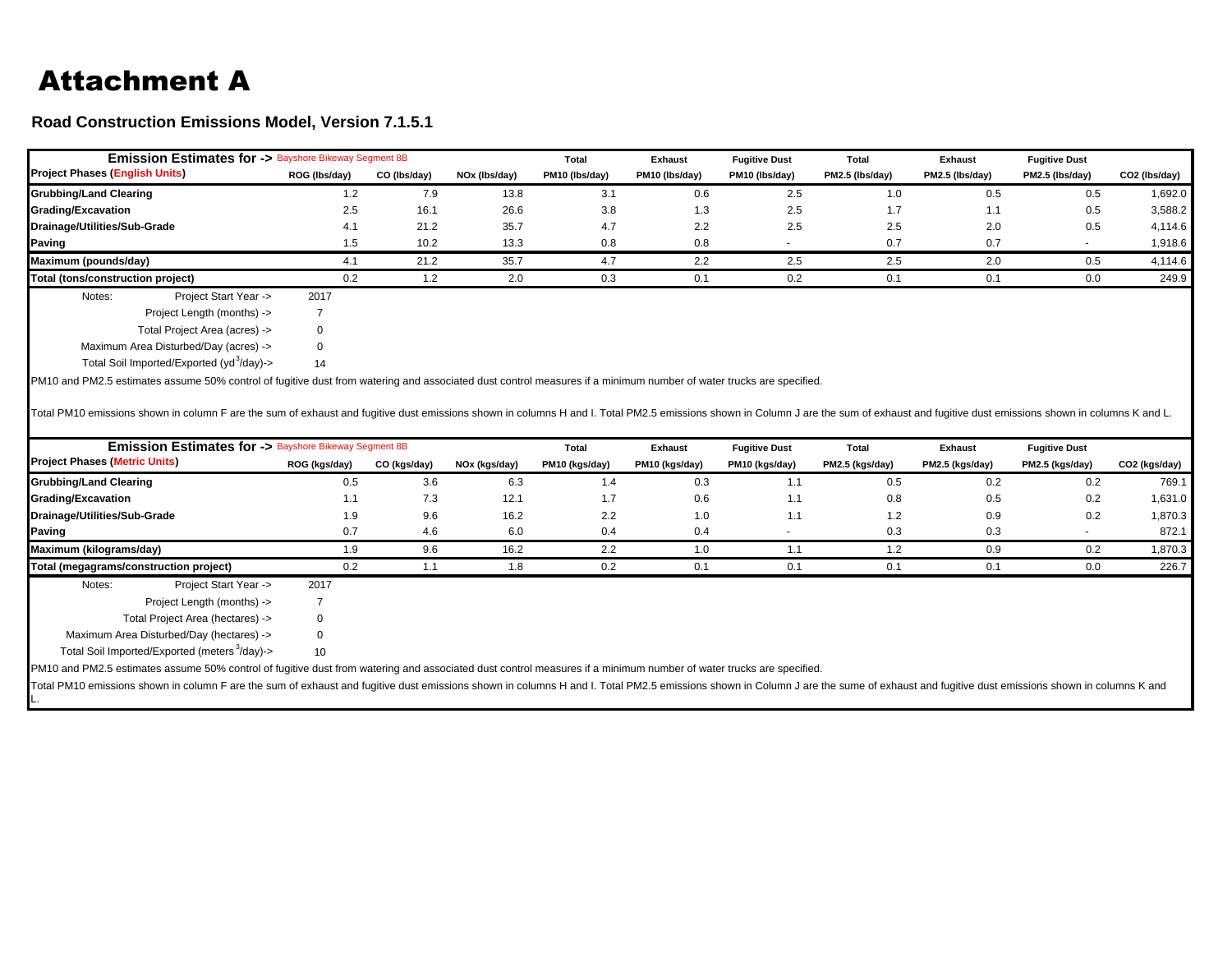| <b>Road Construction Emissions Model</b>                                             |                                    | <b>Version 7.1.5.1</b>                            |                                                                                                |
|--------------------------------------------------------------------------------------|------------------------------------|---------------------------------------------------|------------------------------------------------------------------------------------------------|
| <b>Data Entry Worksheet</b>                                                          |                                    |                                                   | SACRAMENTO METROPOLITAN                                                                        |
| Note: Required data input sections have a yellow background.                         |                                    |                                                   |                                                                                                |
| Optional data input sections have a blue background. Only areas with a               |                                    |                                                   |                                                                                                |
| yellow or blue background can be modified. Program defaults have a white background. |                                    |                                                   | AIR QUALITY                                                                                    |
| The user is required to enter information in cells C10 through C25.                  |                                    |                                                   | MANAGEMENT DISTRICT                                                                            |
| <b>Input Type</b>                                                                    |                                    |                                                   |                                                                                                |
| <b>Project Name</b>                                                                  | <b>Bayshore Bikeway Segment 8B</b> |                                                   |                                                                                                |
| <b>Construction Start Year</b>                                                       | 2017                               | Enter a Year between 2009 and 2025<br>(inclusive) |                                                                                                |
| Project Type                                                                         |                                    | 1 New Road Construction                           |                                                                                                |
|                                                                                      | $\overline{\mathbf{1}}$            | 2 Road Widening                                   | To begin a new project, click this button to clear                                             |
|                                                                                      |                                    | 3 Bridge/Overpass Construction                    | data previously entered. This button will only<br>work if you opted not to disable macros when |
| <b>Project Construction Time</b>                                                     | 6.70                               | <b>I</b> months                                   | loading this spreadsheet.                                                                      |
| Predominant Soil/Site Type: Enter 1, 2, or 3                                         |                                    | 1. Sand Gravel                                    |                                                                                                |
|                                                                                      | $\overline{2}$                     | 2. Weathered Rock-Earth                           |                                                                                                |
|                                                                                      |                                    | 3. Blasted Rock                                   |                                                                                                |
| Project Length                                                                       | 0.25                               | miles                                             |                                                                                                |
| <b>Total Project Area</b>                                                            | 0.33                               | acres                                             |                                                                                                |
| Maximum Area Disturbed/Day                                                           | 0.25                               | acres                                             |                                                                                                |
| Water Trucks Used?                                                                   | $\overline{1}$                     | 1. Yes<br>2. No                                   |                                                                                                |
| Soil Imported                                                                        | 13.67                              | $yd^3$ /day                                       |                                                                                                |
| Soil Exported                                                                        | 0.00                               | yd <sup>3</sup> /day                              |                                                                                                |
| Average Truck Capacity                                                               | 12                                 | $yd^3$ (assume 20 if unknown)                     |                                                                                                |
|                                                                                      |                                    |                                                   |                                                                                                |

**The remaining sections of this sheet contain areas that can be modified by the user, although those modifications are optional.**

#### Note: The program's estimates of construction period phase length can be overridden in cells C34 through C37.

|                              |                            | Program    |      |      |      |      |      |      |
|------------------------------|----------------------------|------------|------|------|------|------|------|------|
|                              | User Override of           | Calculated |      |      |      |      |      |      |
| <b>Construction Periods</b>  | <b>Construction Months</b> | Months     | 2005 |      | 2006 |      | 2007 |      |
| Grubbing/Land Clearing       | 0.60                       | 0.67       | 0.00 | 0.00 | 0.00 |      | 0.00 | 0.00 |
| Grading/Excavation           | 2.70                       | 3.02       | 0.00 | 0.00 | 0.00 |      | 0.00 | 0.00 |
| Drainage/Utilities/Sub-Grade | 2.50                       | 2.01       | 0.00 | 0.00 | 0.00 | J.OC | 0.00 | 0.00 |
| Paving                       | 0.90                       | 1.01       | 0.00 | 0.00 | 0.00 |      | 0.00 | 0.00 |
| <b>Totals</b>                | 6.70                       | 6.70       |      |      |      |      |      |      |

**NOTE: soil hauling emissions are included in the Grading/Excavation Construction Period Phase, therefore the Construction Period for Grading/Excavation cannot be zero if hauling is part of the project.**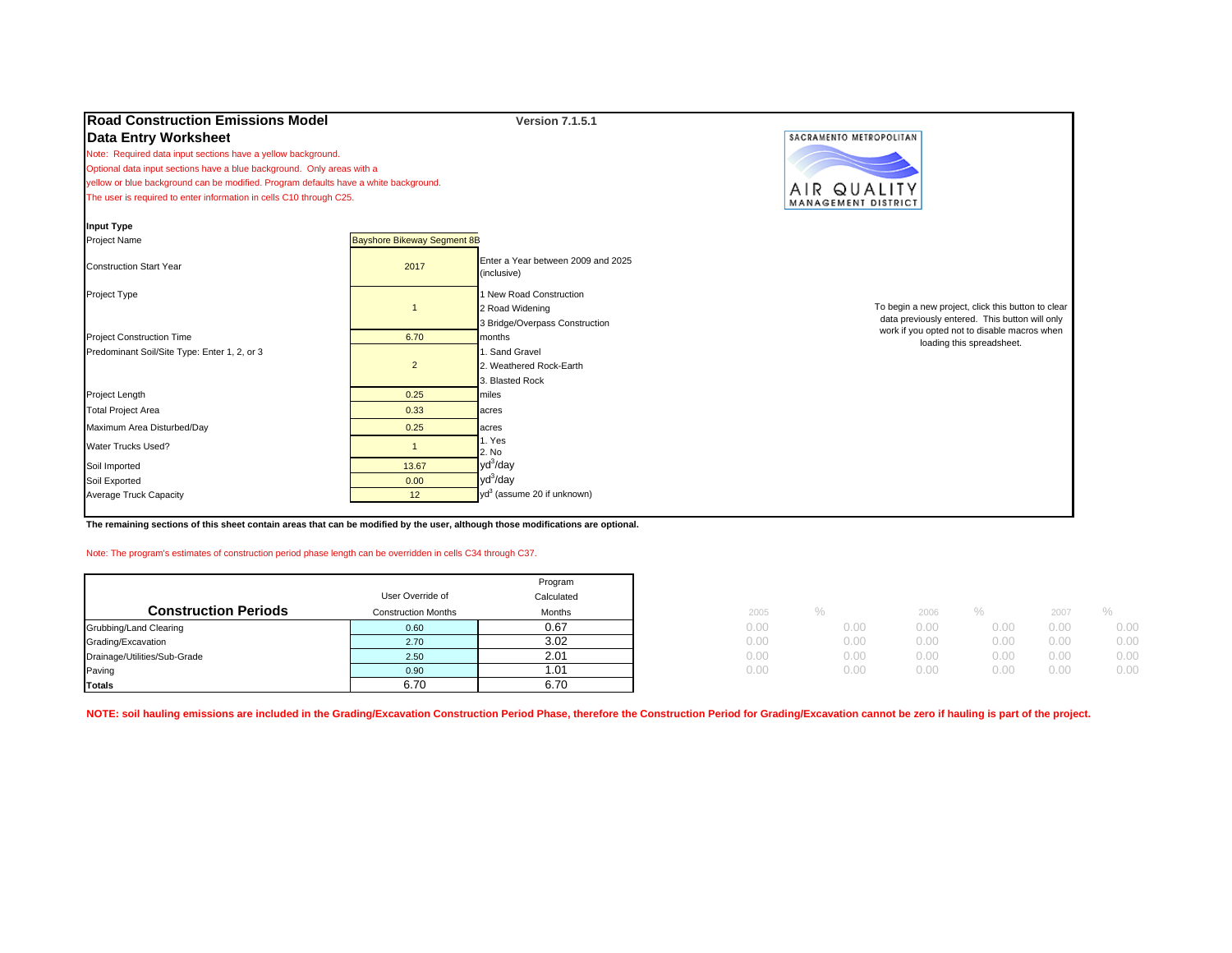#### Hauling emission default values can be overridden in cells C45 through C46.

| <b>Soil Hauling Emissions</b>           | User Override of      |                |            |             |              |                 |  |
|-----------------------------------------|-----------------------|----------------|------------|-------------|--------------|-----------------|--|
| <b>User Input</b>                       | Soil Hauling Defaults | Default Values |            |             |              |                 |  |
| Miles/round trip                        |                       | 30             |            |             |              |                 |  |
| Round trips/day                         |                       |                |            |             |              |                 |  |
| Vehicle miles traveled/day (calculated) |                       |                | 34.1827753 |             |              |                 |  |
|                                         |                       |                |            |             |              |                 |  |
| <b>Hauling Emissions</b>                | <b>ROG</b>            | <b>NOx</b>     | CO         | <b>PM10</b> | <b>PM2.5</b> | CO <sub>2</sub> |  |
| Emission rate (grams/mile)              | 0.15                  | 7.43           | 0.65       | 0.16        | 0.09         | 1652.56         |  |
| Emission rate (grams/trip)              | 0.00                  | 0.00           | 0.00       | 0.00        | 0.00         | 0.00            |  |
| Pounds per day                          | 0.01                  | 0.56           | 0.05       | 0.01        | 0.01         | 124.43          |  |
| Tons per contruction period             | 0.00                  | 0.02           | 0.00       | 0.00        | 0.00         | 3.70            |  |

#### Worker commute default values can be overridden in cells C60 through C65.

|                                                        | User Override of Worker       |                       |       |             |              |                 |  |
|--------------------------------------------------------|-------------------------------|-----------------------|-------|-------------|--------------|-----------------|--|
| <b>Worker Commute Emissions</b>                        | <b>Commute Default Values</b> | <b>Default Values</b> |       |             |              |                 |  |
| Miles/ one-way trip                                    |                               | 20                    |       |             |              |                 |  |
| One-way trips/day                                      |                               | $\overline{2}$        |       |             |              |                 |  |
| No. of employees: Grubbing/Land Clearing               |                               |                       |       |             |              |                 |  |
| No. of employees: Grading/Excavation                   |                               | 16                    |       |             |              |                 |  |
| No. of employees: Drainage/Utilities/Sub-Grade         |                               | 14                    |       |             |              |                 |  |
| No. of employees: Paving                               |                               | 10                    |       |             |              |                 |  |
|                                                        | <b>ROG</b>                    | <b>NOx</b>            | CO    | <b>PM10</b> | <b>PM2.5</b> | CO <sub>2</sub> |  |
| Emission rate - Grubbing/Land Clearing (grams/mile)    | 0.133                         | 0.172                 | 1.555 | 0.047       | 0.020        | 443.765         |  |
| Emission rate - Grading/Excavation (grams/mile)        | 0.133                         | 0.172                 | 1.555 | 0.047       | 0.020        | 443.765         |  |
| Emission rate - Draining/Utilities/Sub-Grade (gr/mile) | 0.133                         | 0.172                 | 1.555 | 0.047       | 0.020        | 443.765         |  |
| Emission rate - Paving (grams/mile)                    | 0.133                         | 0.172                 | 1.555 | 0.047       | 0.020        | 443.765         |  |
| Emission rate - Grubbing/Land Clearing (grams/trip)    | 0.457                         | 0.287                 | 3.779 | 0.004       | 0.003        | 95.644          |  |
| Emission rate - Grading/Excavation (grams/trip)        | 0.457                         | 0.287                 | 3.779 | 0.004       | 0.003        | 95.644          |  |
| Emission rate - Draining/Utilities/Sub-Grade (gr/trip) | 0.457                         | 0.287                 | 3.779 | 0.004       | 0.003        | 95.644          |  |
| Emission rate - Paving (grams/trip)                    | 0.457                         | 0.287                 | 3.779 | 0.004       | 0.003        | 95.644          |  |
| Pounds per day - Grubbing/Land Clearing                | 0.051                         | 0.062                 | 0.576 | 0.016       | 0.007        | 148.199         |  |
| Tons per const. Period - Grub/Land Clear               | 0.000                         | 0.000                 | 0.004 | 0.000       | 0.000        | 0.978           |  |
| Pounds per day - Grading/Excavation                    | 0.223                         | 0.267                 | 2.497 | 0.067       | 0.028        | 642.194         |  |
| Tons per const. Period - Grading/Excavation            | 0.007                         | 0.008                 | 0.074 | 0.002       | 0.001        | 19.073          |  |
| Pounds per day - Drainage/Utilities/Sub-Grade          | 0.188                         | 0.226                 | 2.113 | 0.057       | 0.024        | 543.395         |  |
| Tons per const. Period - Drain/Util/Sub-Grade          | 0.005                         | 0.006                 | 0.058 | 0.002       | 0.001        | 14.943          |  |
| Pounds per day - Paving                                | 0.137                         | 0.165                 | 1.537 | 0.041       | 0.017        | 395.196         |  |
| Tons per const. Period - Paving                        | 0.001                         | 0.002                 | 0.015 | 0.000       | 0.000        | 3.912           |  |
| tons per construction period                           | 0.013                         | 0.016                 | 0.151 | 0.004       | 0.002        | 38.907          |  |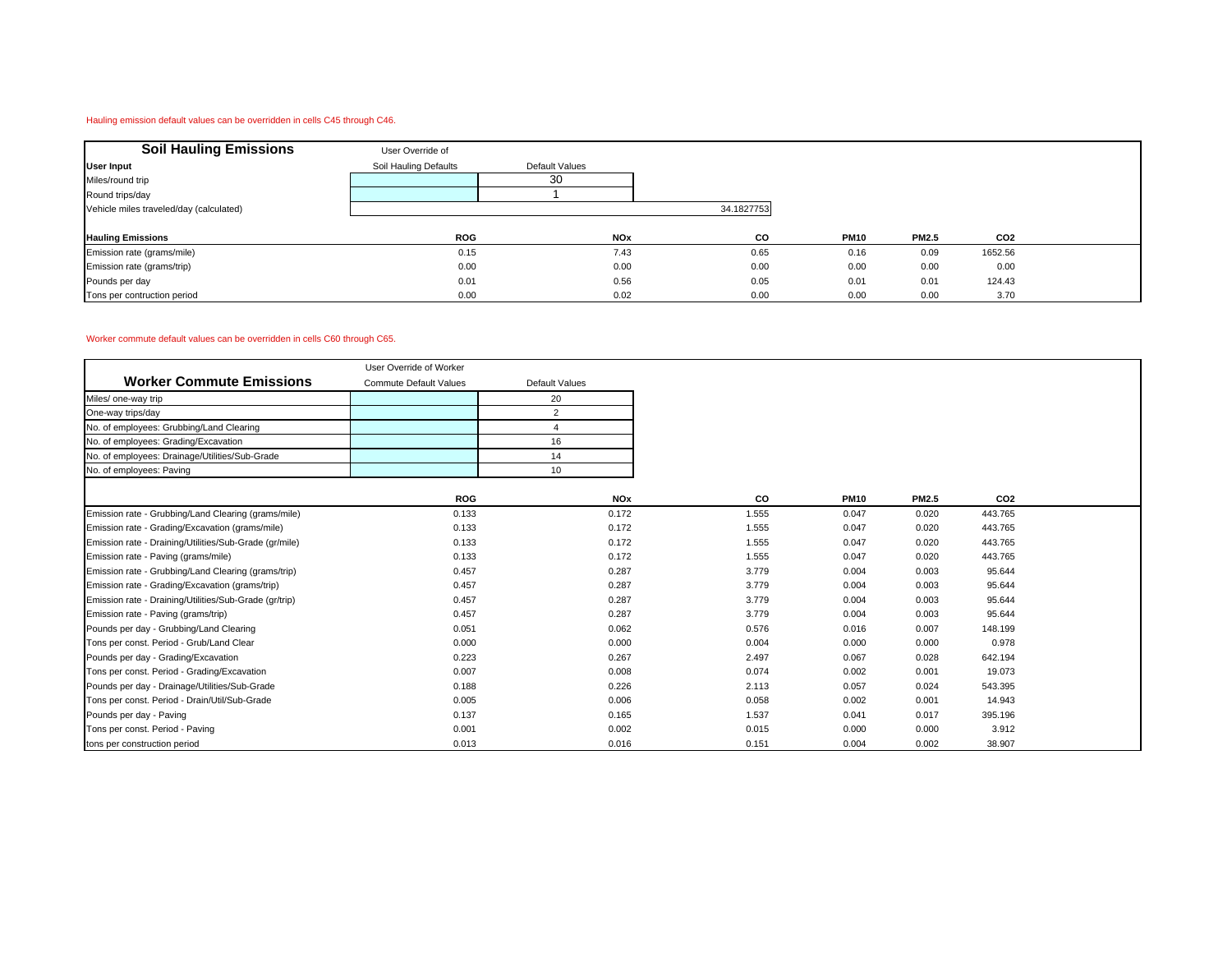#### Water truck default values can be overriden in cells C91 through C93 and E91 through E93.

| <b>Water Truck Emissions</b>                           | User Override of       | Program Estimate of    | User Override of Truck | Default Values     |              |                 |  |
|--------------------------------------------------------|------------------------|------------------------|------------------------|--------------------|--------------|-----------------|--|
|                                                        | Default # Water Trucks | Number of Water Trucks | Miles Traveled/Day     | Miles Traveled/Day |              |                 |  |
| Grubbing/Land Clearing - Exhaust                       |                        |                        |                        | 40                 |              |                 |  |
| Grading/Excavation - Exhaust                           |                        |                        |                        | 40                 |              |                 |  |
| Drainage/Utilities/Subgrade                            |                        |                        |                        | 40                 |              |                 |  |
|                                                        | <b>ROG</b>             | <b>NOx</b>             | CO                     | <b>PM10</b>        | <b>PM2.5</b> | CO <sub>2</sub> |  |
| Emission rate - Grubbing/Land Clearing (grams/mile)    | 0.15                   | 7.43                   | 0.65                   | 0.16               | 0.09         | 1652.56         |  |
| Emission rate - Grading/Excavation (grams/mile)        | 0.15                   | 7.43                   | 0.65                   | 0.16               | 0.09         | 1652.56         |  |
| Emission rate - Draining/Utilities/Sub-Grade (gr/mile) | 0.15                   | 7.43                   | 0.65                   | 0.16               | 0.09         | 1652.56         |  |
| Pounds per day - Grubbing/Land Clearing                | 0.01                   | 0.65                   | 0.06                   | 0.01               | 0.01         | 145.60          |  |
| Tons per const. Period - Grub/Land Clear               | 0.00                   | 0.00                   | 0.00                   | 0.00               | 0.00         | 0.96            |  |
| Pound per day - Grading/Excavation                     | 0.01                   | 0.65                   | 0.06                   | 0.01               | 0.01         | 145.60          |  |
| Tons per const. Period - Grading/Excavation            | 0.00                   | 0.02                   | 0.00                   | 0.00               | 0.00         | 4.32            |  |
| Pound per day - Drainage/Utilities/Subgrade            | 0.01                   | 0.65                   | 0.06                   | 0.01               | 0.01         | 145.60          |  |
| Tons per const. Period - Drainage/Utilities/Subgrade   | 0.00                   | 0.02                   | 0.00                   | 0.00               | 0.00         | 4.00            |  |

#### Fugitive dust default values can be overridden in cells C110 through C112.

| <b>Fuaitive Dust</b>                        | User Override of Max  | Default             | <b>PM10</b> | <b>PM10</b>     | PM2.5      | <b>PM2.5</b>    |
|---------------------------------------------|-----------------------|---------------------|-------------|-----------------|------------|-----------------|
|                                             | Acreage Disturbed/Day | Maximum Acreage/Day | pounds/day  | tons/per period | pounds/day | tons/per period |
| Fugitive Dust - Grubbing/Land Clearing      |                       | 0.25                | 2.5         | 0.0             | 0.5        | 0.0             |
| Fugitive Dust - Grading/Excavation          |                       | 0.25                | 2.5         | 0.1             | 0.5        | 0.0             |
| Fugitive Dust - Drainage/Utilities/Subgrade |                       | 0.25                | 2.5         |                 | 0.5        | 0.0             |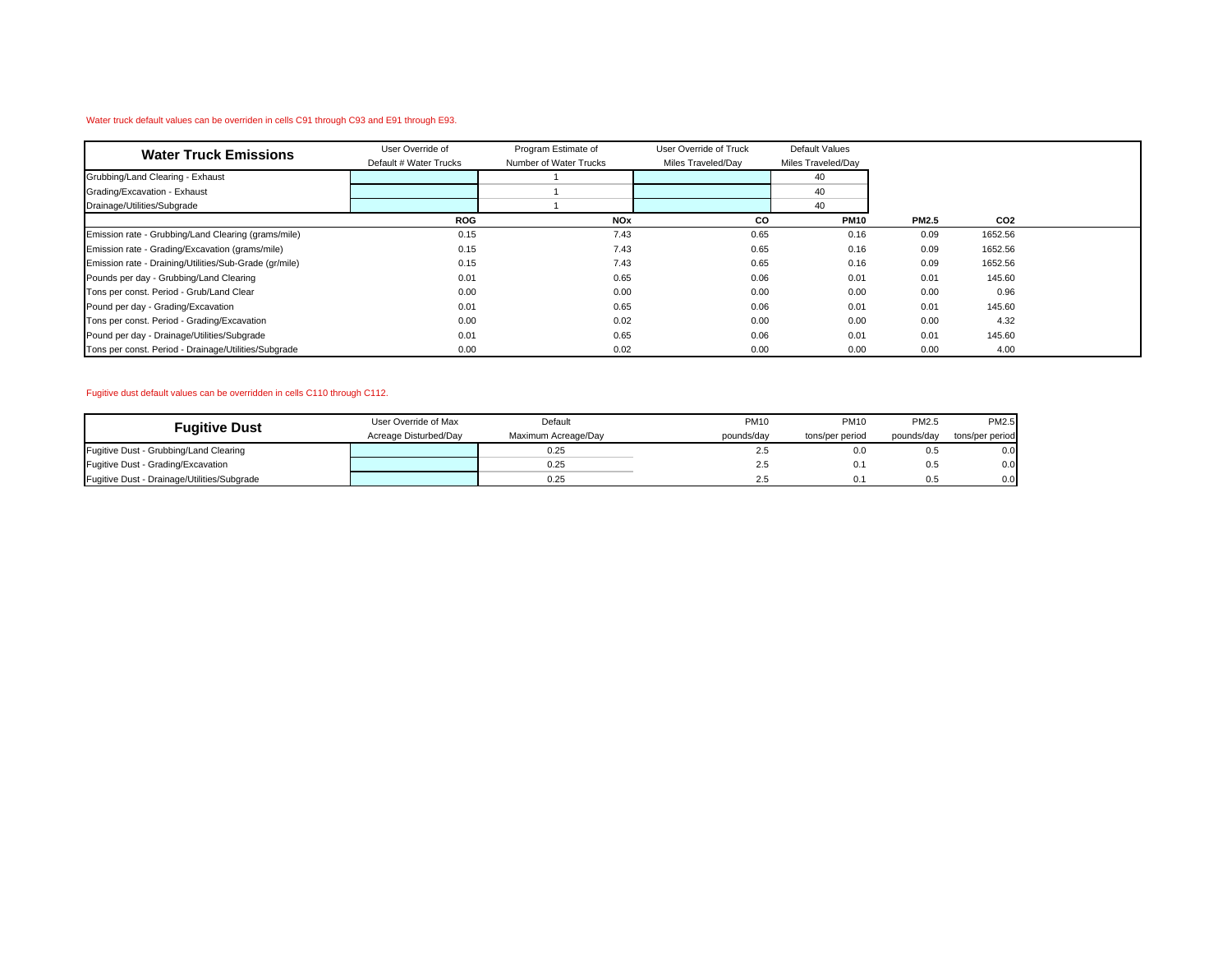| <b>Off-Road Equipment Emissions</b>    |                        |                                    |            |             |            |             |            |                 |
|----------------------------------------|------------------------|------------------------------------|------------|-------------|------------|-------------|------------|-----------------|
|                                        | Default                |                                    |            |             |            |             |            |                 |
| <b>Grubbing/Land Clearing</b>          | Number of Vehicles     |                                    | <b>ROG</b> | $_{\rm CO}$ | <b>NOx</b> | <b>PM10</b> | PM2.5      | CO <sub>2</sub> |
| Override of Default Number of Vehicles | Program-estimate       | Type                               | pounds/day | pounds/day  | pounds/day | pounds/day  | pounds/day | pounds/day      |
|                                        |                        | <b>Aerial Lifts</b>                | 0.00       | 0.00        | 0.00       | 0.00        | 0.00       | 0.00            |
|                                        |                        | Air Compressors                    | 0.00       | 0.00        | 0.00       | 0.00        | 0.00       | 0.00            |
|                                        |                        | <b>Bore/Drill Rigs</b>             | 0.00       | 0.00        | 0.00       | 0.00        | 0.00       | 0.00            |
|                                        |                        | <b>Cement and Mortar Mixers</b>    | 0.00       | 0.00        | 0.00       | 0.00        | 0.00       | 0.00            |
|                                        |                        | Concrete/Industrial Saws           | 0.00       | 0.00        | 0.00       | 0.00        | 0.00       | 0.00            |
|                                        |                        | Cranes                             | 0.00       | 0.00        | 0.00       | 0.00        | 0.00       | 0.00            |
|                                        | $\overline{1}$         | <b>Crawler Tractors</b>            | 0.71       | 4.47        | 9.06       | 0.35        | 0.32       | 825.49          |
|                                        |                        | Crushing/Proc. Equipment           | 0.00       | 0.00        | 0.00       | 0.00        | 0.00       | 0.00            |
|                                        | $\overline{1}$         | Excavators                         | 0.38       | 2.79        | 4.05       | 0.20        | 0.18       | 572.75          |
|                                        |                        | Forklifts                          | 0.00       | 0.00        | 0.00       | 0.00        | 0.00       | 0.00            |
|                                        |                        | Generator Sets                     | 0.00       | 0.00        | 0.00       | 0.00        | 0.00       | 0.00            |
|                                        |                        | Graders                            | 0.00       | 0.00        | 0.00       | 0.00        | 0.00       | 0.00            |
|                                        |                        | Off-Highway Tractors               | 0.00       | 0.00        | 0.00       | 0.00        | 0.00       | 0.00            |
|                                        |                        | Off-Highway Trucks                 | 0.00       | 0.00        | 0.00       | 0.00        | 0.00       | 0.00            |
|                                        |                        | Other Construction Equipment       | 0.00       | 0.00        | 0.00       | 0.00        | 0.00       | 0.00            |
|                                        |                        | Other General Industrial Equipment | 0.00       | 0.00        | 0.00       | 0.00        | 0.00       | 0.00            |
|                                        |                        | Other Material Handling Equipment  | 0.00       | 0.00        | 0.00       | 0.00        | 0.00       | 0.00            |
|                                        |                        | Pavers                             | 0.00       | 0.00        | 0.00       | 0.00        | 0.00       | 0.00            |
|                                        |                        | Paving Equipment                   | 0.00       | 0.00        | 0.00       | 0.00        | 0.00       | 0.00            |
|                                        |                        | Plate Compactors                   | 0.00       | 0.00        | 0.00       | 0.00        | 0.00       | 0.00            |
|                                        |                        | Pressure Washers                   | 0.00       | 0.00        | 0.00       | 0.00        | 0.00       | 0.00            |
|                                        |                        | Pumps                              | 0.00       | 0.00        | 0.00       | 0.00        | 0.00       | 0.00            |
|                                        |                        | Rollers                            | 0.00       | 0.00        | 0.00       | 0.00        | 0.00       | 0.00            |
|                                        |                        | Rough Terrain Forklifts            | 0.00       | 0.00        | 0.00       | 0.00        | 0.00       | 0.00            |
|                                        |                        | <b>Rubber Tired Dozers</b>         | 0.00       | 0.00        | 0.00       | 0.00        | 0.00       | 0.00            |
|                                        |                        | <b>Rubber Tired Loaders</b>        | 0.00       | 0.00        | 0.00       | 0.00        | 0.00       | 0.00            |
|                                        |                        | Scrapers                           | 0.00       | 0.00        | 0.00       | 0.00        | 0.00       | 0.00            |
| 0.00                                   | $\mathbf{1}$           | Signal Boards                      | 0.00       | 0.00        | 0.00       | 0.00        | 0.00       | 0.00            |
|                                        |                        | <b>Skid Steer Loaders</b>          | 0.00       | 0.00        | 0.00       | 0.00        | 0.00       | 0.00            |
|                                        |                        | <b>Surfacing Equipment</b>         | 0.00       | 0.00        | 0.00       | 0.00        | 0.00       | 0.00            |
|                                        |                        | Sweepers/Scrubbers                 | 0.00       | 0.00        | 0.00       | 0.00        | 0.00       | 0.00            |
|                                        |                        | Tractors/Loaders/Backhoes          | 0.00       | 0.00        | 0.00       | 0.00        | 0.00       | 0.00            |
|                                        |                        | Trenchers                          | 0.00       | 0.00        | 0.00       | 0.00        | 0.00       | 0.00            |
|                                        |                        | Welders                            | 0.00       | 0.00        | 0.00       | 0.00        | 0.00       | 0.00            |
|                                        | Grubbing/Land Clearing | pounds per day                     | 1.1        | 7.3         | 13.1       | 0.5         | 0.5        | 1398.2          |
|                                        |                        |                                    |            | 0.0         | 0.1        | 0.0         | 0.0        | 9.2             |
|                                        | Grubbing/Land Clearing | tons per phase                     | 0.0        |             |            |             |            |                 |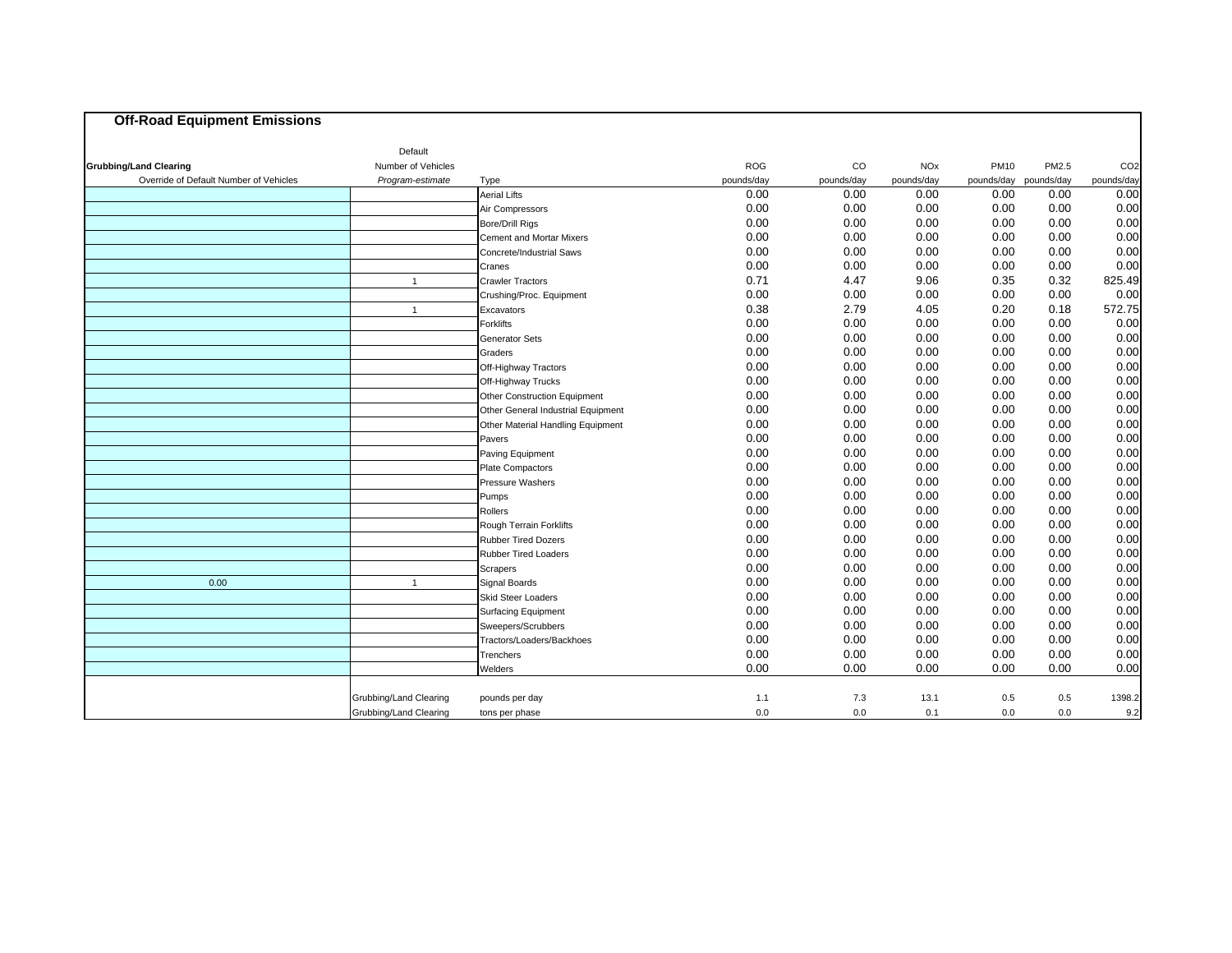|                                        | Default            |                                    |            |             |            |                       |       |                 |
|----------------------------------------|--------------------|------------------------------------|------------|-------------|------------|-----------------------|-------|-----------------|
| Grading/Excavation                     | Number of Vehicles |                                    | <b>ROG</b> | $_{\rm CO}$ | <b>NOx</b> | <b>PM10</b>           | PM2.5 | CO <sub>2</sub> |
| Override of Default Number of Vehicles | Program-estimate   | Type                               | pounds/day | pounds/day  | pounds/day | pounds/day pounds/day |       | pounds/day      |
|                                        |                    | <b>Aerial Lifts</b>                | 0.00       | 0.00        | 0.00       | 0.00                  | 0.00  | 0.00            |
|                                        |                    | Air Compressors                    | 0.00       | 0.00        | 0.00       | 0.00                  | 0.00  | 0.00            |
|                                        |                    | <b>Bore/Drill Rigs</b>             | 0.00       | 0.00        | 0.00       | 0.00                  | 0.00  | 0.00            |
|                                        |                    | <b>Cement and Mortar Mixers</b>    | 0.00       | 0.00        | 0.00       | 0.00                  | 0.00  | 0.00            |
|                                        |                    | Concrete/Industrial Saws           | 0.00       | 0.00        | 0.00       | 0.00                  | 0.00  | 0.00            |
|                                        | $\mathbf 0$        | Cranes                             | 0.00       | 0.00        | 0.00       | 0.00                  | 0.00  | 0.00            |
|                                        | $\mathbf{1}$       | <b>Crawler Tractors</b>            | 0.71       | 4.47        | 9.06       | 0.35                  | 0.32  | 825.49          |
|                                        |                    | Crushing/Proc. Equipment           | 0.00       | 0.00        | 0.00       | 0.00                  | 0.00  | 0.00            |
| 1.00                                   | $\mathbf{3}$       | Excavators                         | 0.38       | 2.79        | 4.05       | 0.20                  | 0.18  | 572.75          |
|                                        |                    | Forklifts                          | 0.00       | 0.00        | 0.00       | 0.00                  | 0.00  | 0.00            |
|                                        |                    | Generator Sets                     | 0.00       | 0.00        | 0.00       | 0.00                  | 0.00  | 0.00            |
| 0.00                                   | $\overline{1}$     | Graders                            | 0.00       | 0.00        | 0.00       | 0.00                  | 0.00  | 0.00            |
|                                        |                    | Off-Highway Tractors               | 0.00       | 0.00        | 0.00       | 0.00                  | 0.00  | 0.00            |
|                                        |                    | Off-Highway Trucks                 | 0.00       | 0.00        | 0.00       | 0.00                  | 0.00  | 0.00            |
|                                        |                    | Other Construction Equipment       | 0.00       | 0.00        | 0.00       | 0.00                  | 0.00  | 0.00            |
|                                        |                    | Other General Industrial Equipment | 0.00       | 0.00        | 0.00       | 0.00                  | 0.00  | 0.00            |
|                                        |                    | Other Material Handling Equipment  | 0.00       | 0.00        | 0.00       | 0.00                  | 0.00  | 0.00            |
|                                        |                    | Pavers                             | 0.00       | 0.00        | 0.00       | 0.00                  | 0.00  | 0.00            |
|                                        |                    | Paving Equipment                   | 0.00       | 0.00        | 0.00       | 0.00                  | 0.00  | 0.00            |
|                                        |                    | Plate Compactors                   | 0.00       | 0.00        | 0.00       | 0.00                  | 0.00  | 0.00            |
|                                        |                    | Pressure Washers                   | 0.00       | 0.00        | 0.00       | 0.00                  | 0.00  | 0.00            |
|                                        |                    | Pumps                              | 0.00       | 0.00        | 0.00       | 0.00                  | 0.00  | 0.00            |
| 1.00                                   | $\overline{2}$     | Rollers                            | 0.32       | 1.51        | 2.88       | 0.21                  | 0.19  | 279.45          |
|                                        |                    | Rough Terrain Forklifts            | 0.00       | 0.00        | 0.00       | 0.00                  | 0.00  | 0.00            |
|                                        |                    | <b>Rubber Tired Dozers</b>         | 0.00       | 0.00        | 0.00       | 0.00                  | 0.00  | 0.00            |
|                                        | $\mathbf{1}$       | <b>Rubber Tired Loaders</b>        | 0.50       | 3.12        | 6.05       | 0.21                  | 0.19  | 662.79          |
| 0.00                                   | $\overline{2}$     | Scrapers                           | 0.00       | 0.00        | 0.00       | 0.00                  | 0.00  | 0.00            |
| 0.00                                   | $\overline{1}$     | Signal Boards                      | 0.00       | 0.00        | 0.00       | 0.00                  | 0.00  | 0.00            |
|                                        |                    | <b>Skid Steer Loaders</b>          | 0.00       | 0.00        | 0.00       | 0.00                  | 0.00  | 0.00            |
|                                        |                    | <b>Surfacing Equipment</b>         | 0.00       | 0.00        | 0.00       | 0.00                  | 0.00  | 0.00            |
|                                        |                    | Sweepers/Scrubbers                 | 0.00       | 0.00        | 0.00       | 0.00                  | 0.00  | 0.00            |
| 1.00                                   | $\overline{2}$     | Tractors/Loaders/Backhoes          | 0.33       | 1.57        | 3.06       | 0.23                  | 0.21  | 335.52          |
|                                        |                    | Trenchers                          | 0.00       | 0.00        | 0.00       | 0.00                  | 0.00  | 0.00            |
|                                        |                    | Welders                            | 0.00       | 0.00        | 0.00       | 0.00                  | 0.00  | 0.00            |
|                                        |                    |                                    |            |             |            |                       |       |                 |
|                                        | Grading/Excavation | pounds per day                     | 2.2        | 13.5        | 25.1       | 1.2                   | 1.1   | 2676.0          |
|                                        | Grading            | tons per phase                     | 0.1        | 0.4         | 0.7        | 0.0                   | 0.0   | 79.5            |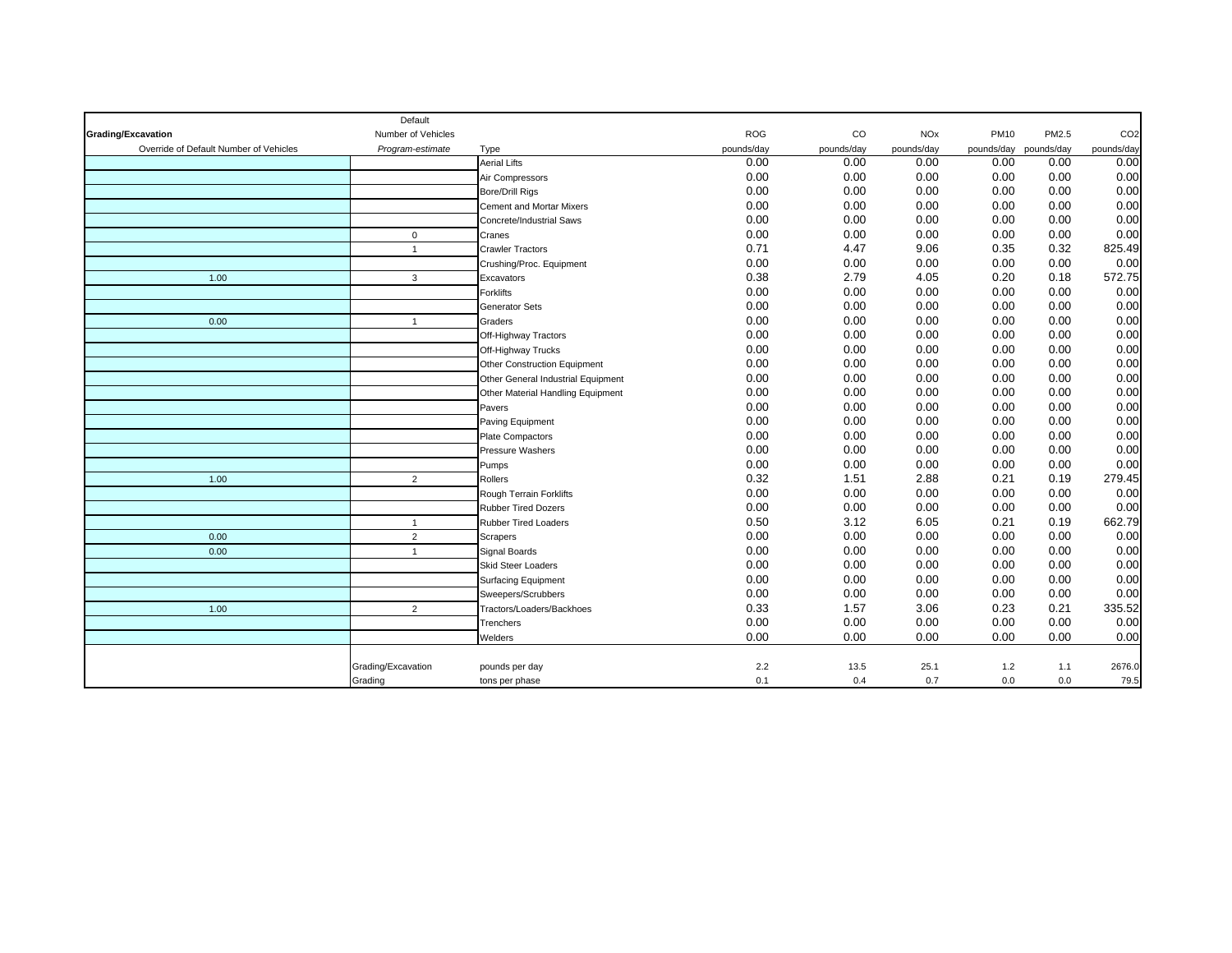|                                        | Default            |                                    |            |             |            |                       |       |                 |
|----------------------------------------|--------------------|------------------------------------|------------|-------------|------------|-----------------------|-------|-----------------|
| Drainage/Utilities/Subgrade            | Number of Vehicles |                                    | <b>ROG</b> | $_{\rm CO}$ | <b>NOx</b> | <b>PM10</b>           | PM2.5 | CO <sub>2</sub> |
| Override of Default Number of Vehicles | Program-estimate   |                                    | pounds/day | pounds/day  | pounds/day | pounds/day pounds/day |       | pounds/day      |
|                                        |                    | <b>Aerial Lifts</b>                | 0.00       | 0.00        | 0.00       | 0.00                  | 0.00  | 0.00            |
|                                        | $\overline{1}$     | Air Compressors                    | 0.63       | 3.41        | 4.13       | 0.33                  | 0.31  | 507.95          |
|                                        |                    | <b>Bore/Drill Rigs</b>             | 0.00       | 0.00        | 0.00       | 0.00                  | 0.00  | 0.00            |
| 1.00                                   |                    | <b>Cement and Mortar Mixers</b>    | 0.07       | 0.35        | 0.42       | 0.02                  | 0.02  | 57.88           |
|                                        |                    | Concrete/Industrial Saws           | 0.00       | 0.00        | 0.00       | 0.00                  | 0.00  | 0.00            |
| 1.00                                   |                    | Cranes                             | 0.67       | 3.01        | 7.64       | 0.34                  | 0.31  | 601.86          |
|                                        |                    | <b>Crawler Tractors</b>            | 0.00       | 0.00        | 0.00       | 0.00                  | 0.00  | 0.00            |
|                                        |                    | Crushing/Proc. Equipment           | 0.00       | 0.00        | 0.00       | 0.00                  | 0.00  | 0.00            |
|                                        |                    | Excavators                         | 0.00       | 0.00        | 0.00       | 0.00                  | 0.00  | 0.00            |
|                                        |                    | Forklifts                          | 0.00       | 0.00        | 0.00       | 0.00                  | 0.00  | 0.00            |
|                                        | $\mathbf{1}$       | Generator Sets                     | 0.47       | 2.97        | 3.65       | 0.25                  | 0.23  | 487.07          |
|                                        | $\mathbf{1}$       | Graders                            | 1.00       | 3.47        | 9.64       | 0.54                  | 0.50  | 669.23          |
|                                        |                    | Off-Highway Tractors               | 0.00       | 0.00        | 0.00       | 0.00                  | 0.00  | 0.00            |
|                                        |                    | Off-Highway Trucks                 | 0.00       | 0.00        | 0.00       | 0.00                  | 0.00  | 0.00            |
|                                        |                    | Other Construction Equipment       | 0.00       | 0.00        | 0.00       | 0.00                  | 0.00  | 0.00            |
|                                        |                    | Other General Industrial Equipment | 0.00       | 0.00        | 0.00       | 0.00                  | 0.00  | 0.00            |
|                                        |                    | Other Material Handling Equipment  | 0.00       | 0.00        | 0.00       | 0.00                  | 0.00  | 0.00            |
|                                        |                    | Pavers                             | 0.00       | 0.00        | 0.00       | 0.00                  | 0.00  | 0.00            |
|                                        |                    | Paving Equipment                   | 0.00       | 0.00        | 0.00       | 0.00                  | 0.00  | 0.00            |
|                                        | $\overline{1}$     | Plate Compactors                   | 0.04       | 0.21        | 0.25       | 0.01                  | 0.01  | 34.45           |
|                                        |                    | Pressure Washers                   | 0.00       | 0.00        | 0.00       | 0.00                  | 0.00  | 0.00            |
|                                        | $\mathbf{1}$       | Pumps                              | 0.40       | 2.45        | 3.01       | 0.21                  | 0.20  | 396.14          |
|                                        |                    | Rollers                            | 0.00       | 0.00        | 0.00       | 0.00                  | 0.00  | 0.00            |
| 0.00                                   | $\mathbf{1}$       | Rough Terrain Forklifts            | 0.00       | 0.00        | 0.00       | 0.00                  | 0.00  | 0.00            |
|                                        |                    | <b>Rubber Tired Dozers</b>         | 0.00       | 0.00        | 0.00       | 0.00                  | 0.00  | 0.00            |
|                                        |                    | <b>Rubber Tired Loaders</b>        | 0.00       | 0.00        | 0.00       | 0.00                  | 0.00  | 0.00            |
| 0.00                                   | $\overline{2}$     | Scrapers                           | 0.00       | 0.00        | 0.00       | 0.00                  | 0.00  | 0.00            |
| 0.00                                   | $\mathbf{1}$       | Signal Boards                      | 0.00       | 0.00        | 0.00       | 0.00                  | 0.00  | 0.00            |
|                                        |                    | <b>Skid Steer Loaders</b>          | 0.00       | 0.00        | 0.00       | 0.00                  | 0.00  | 0.00            |
|                                        |                    | <b>Surfacing Equipment</b>         | 0.00       | 0.00        | 0.00       | 0.00                  | 0.00  | 0.00            |
|                                        |                    | Sweepers/Scrubbers                 | 0.00       | 0.00        | 0.00       | 0.00                  | 0.00  | 0.00            |
|                                        | $\overline{2}$     | Tractors/Loaders/Backhoes          | 0.67       | 3.14        | 6.11       | 0.46                  | 0.42  | 671.04          |
|                                        |                    | Trenchers                          | 0.00       | 0.00        | 0.00       | 0.00                  | 0.00  | 0.00            |
|                                        |                    | Welders                            | 0.00       | 0.00        | 0.00       | 0.00                  | 0.00  | 0.00            |
|                                        |                    |                                    |            |             |            |                       |       |                 |
|                                        | Drainage           | pounds per day                     | 3.9        | 19.0        | 34.9       | 2.2                   | 2.0   | 3425.6          |
|                                        | Drainage           | tons per phase                     | 0.1        | 0.5         | 1.0        | 0.1                   | 0.1   | 94.2            |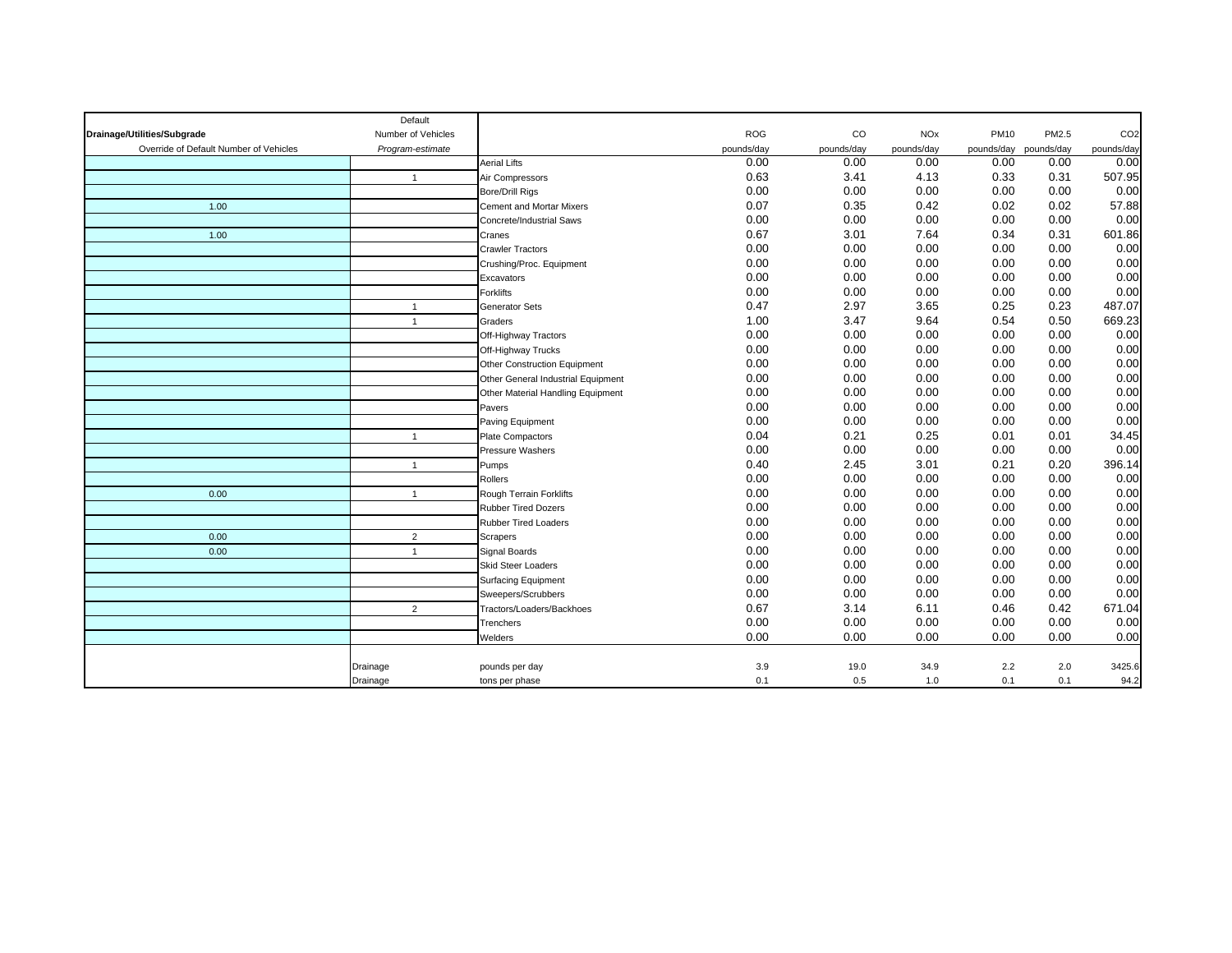|        |                                                              | Default            |                                    |            |             |            |                       |       |                 |
|--------|--------------------------------------------------------------|--------------------|------------------------------------|------------|-------------|------------|-----------------------|-------|-----------------|
| Paving |                                                              | Number of Vehicles |                                    | <b>ROG</b> | $_{\rm CO}$ | <b>NOx</b> | <b>PM10</b>           | PM2.5 | CO <sub>2</sub> |
|        | Override of Default Number of Vehicles                       | Program-estimate   | Type                               | pounds/day | pounds/day  | pounds/day | pounds/day pounds/day |       | pounds/day      |
|        |                                                              |                    | <b>Aerial Lifts</b>                | 0.00       | 0.00        | 0.00       | 0.00                  | 0.00  | 0.00            |
|        |                                                              |                    | Air Compressors                    | 0.00       | 0.00        | 0.00       | 0.00                  | 0.00  | 0.00            |
|        |                                                              |                    | <b>Bore/Drill Rigs</b>             | 0.00       | 0.00        | 0.00       | 0.00                  | 0.00  | 0.00            |
|        |                                                              |                    | <b>Cement and Mortar Mixers</b>    | 0.00       | 0.00        | 0.00       | 0.00                  | 0.00  | 0.00            |
|        |                                                              |                    | Concrete/Industrial Saws           | 0.00       | 0.00        | 0.00       | 0.00                  | 0.00  | 0.00            |
|        |                                                              |                    | Cranes                             | 0.00       | 0.00        | 0.00       | 0.00                  | 0.00  | 0.00            |
|        |                                                              |                    | <b>Crawler Tractors</b>            | 0.00       | 0.00        | 0.00       | 0.00                  | 0.00  | 0.00            |
|        |                                                              |                    | Crushing/Proc. Equipment           | 0.00       | 0.00        | 0.00       | 0.00                  | 0.00  | 0.00            |
|        |                                                              |                    | Excavators                         | 0.00       | 0.00        | 0.00       | 0.00                  | 0.00  | 0.00            |
|        |                                                              |                    | Forklifts                          | 0.00       | 0.00        | 0.00       | 0.00                  | 0.00  | 0.00            |
|        |                                                              |                    | Generator Sets                     | 0.00       | 0.00        | 0.00       | 0.00                  | 0.00  | 0.00            |
|        |                                                              |                    | Graders                            | 0.00       | 0.00        | 0.00       | 0.00                  | 0.00  | 0.00            |
|        |                                                              |                    | Off-Highway Tractors               | 0.00       | 0.00        | 0.00       | 0.00                  | 0.00  | 0.00            |
|        |                                                              |                    | Off-Highway Trucks                 | 0.00       | 0.00        | 0.00       | 0.00                  | 0.00  | 0.00            |
|        |                                                              |                    | Other Construction Equipment       | 0.00       | 0.00        | 0.00       | 0.00                  | 0.00  | 0.00            |
|        |                                                              |                    | Other General Industrial Equipment | 0.00       | 0.00        | 0.00       | 0.00                  | 0.00  | 0.00            |
|        |                                                              |                    | Other Material Handling Equipment  | 0.00       | 0.00        | 0.00       | 0.00                  | 0.00  | 0.00            |
|        |                                                              | $\overline{1}$     | Pavers                             | 0.37       | 2.84        | 4.01       | 0.20                  | 0.18  | 481.97          |
|        |                                                              | $\mathbf{1}$       | Paving Equipment                   | 0.29       | 2.69        | 3.18       | 0.16                  | 0.15  | 426.45          |
|        |                                                              |                    | Plate Compactors                   | 0.00       | 0.00        | 0.00       | 0.00                  | 0.00  | 0.00            |
|        |                                                              |                    | Pressure Washers                   | 0.00       | 0.00        | 0.00       | 0.00                  | 0.00  | 0.00            |
|        |                                                              |                    | Pumps                              | 0.00       | 0.00        | 0.00       | 0.00                  | 0.00  | 0.00            |
|        | 1.00                                                         | 3                  | Rollers                            | 0.32       | 1.51        | 2.88       | 0.21                  | 0.19  | 279.45          |
|        |                                                              |                    | Rough Terrain Forklifts            | 0.00       | 0.00        | 0.00       | 0.00                  | 0.00  | 0.00            |
|        |                                                              |                    | <b>Rubber Tired Dozers</b>         | 0.00       | 0.00        | 0.00       | 0.00                  | 0.00  | 0.00            |
|        |                                                              |                    | <b>Rubber Tired Loaders</b>        | 0.00       | 0.00        | 0.00       | 0.00                  | 0.00  | 0.00            |
|        |                                                              |                    | Scrapers                           | 0.00       | 0.00        | 0.00       | 0.00                  | 0.00  | 0.00            |
|        | 0.00                                                         | $\mathbf{1}$       | Signal Boards                      | 0.00       | 0.00        | 0.00       | 0.00                  | 0.00  | 0.00            |
|        |                                                              |                    | <b>Skid Steer Loaders</b>          | 0.00       | 0.00        | 0.00       | 0.00                  | 0.00  | 0.00            |
|        |                                                              |                    | <b>Surfacing Equipment</b>         | 0.00       | 0.00        | 0.00       | 0.00                  | 0.00  | 0.00            |
|        |                                                              |                    | Sweepers/Scrubbers                 | 0.00       | 0.00        | 0.00       | 0.00                  | 0.00  | 0.00            |
|        | 1.00                                                         | $\overline{2}$     | Tractors/Loaders/Backhoes          | 0.33       | 1.57        | 3.06       | 0.23                  | 0.21  | 335.52          |
|        |                                                              |                    | Trenchers                          | 0.00       | 0.00        | 0.00       | 0.00                  | 0.00  | 0.00            |
|        |                                                              |                    | Welders                            | 0.00       | 0.00        | 0.00       | 0.00                  | 0.00  | 0.00            |
|        |                                                              |                    |                                    |            |             |            |                       |       |                 |
|        |                                                              | Paving             | pounds per day                     | 1.3        | 8.6         | 13.1       | 0.8                   | 0.7   | 1523.4          |
|        |                                                              | Paving             | tons per phase                     | 0.0        | 0.1         | 0.1        | 0.0                   | 0.0   | 15.1            |
|        |                                                              |                    |                                    |            |             |            |                       |       |                 |
|        | Total Emissions all Phases (tons per construction period) => |                    |                                    | 0.2        | 1.1         | 1.9        | 0.1                   | 0.1   | 198.0           |